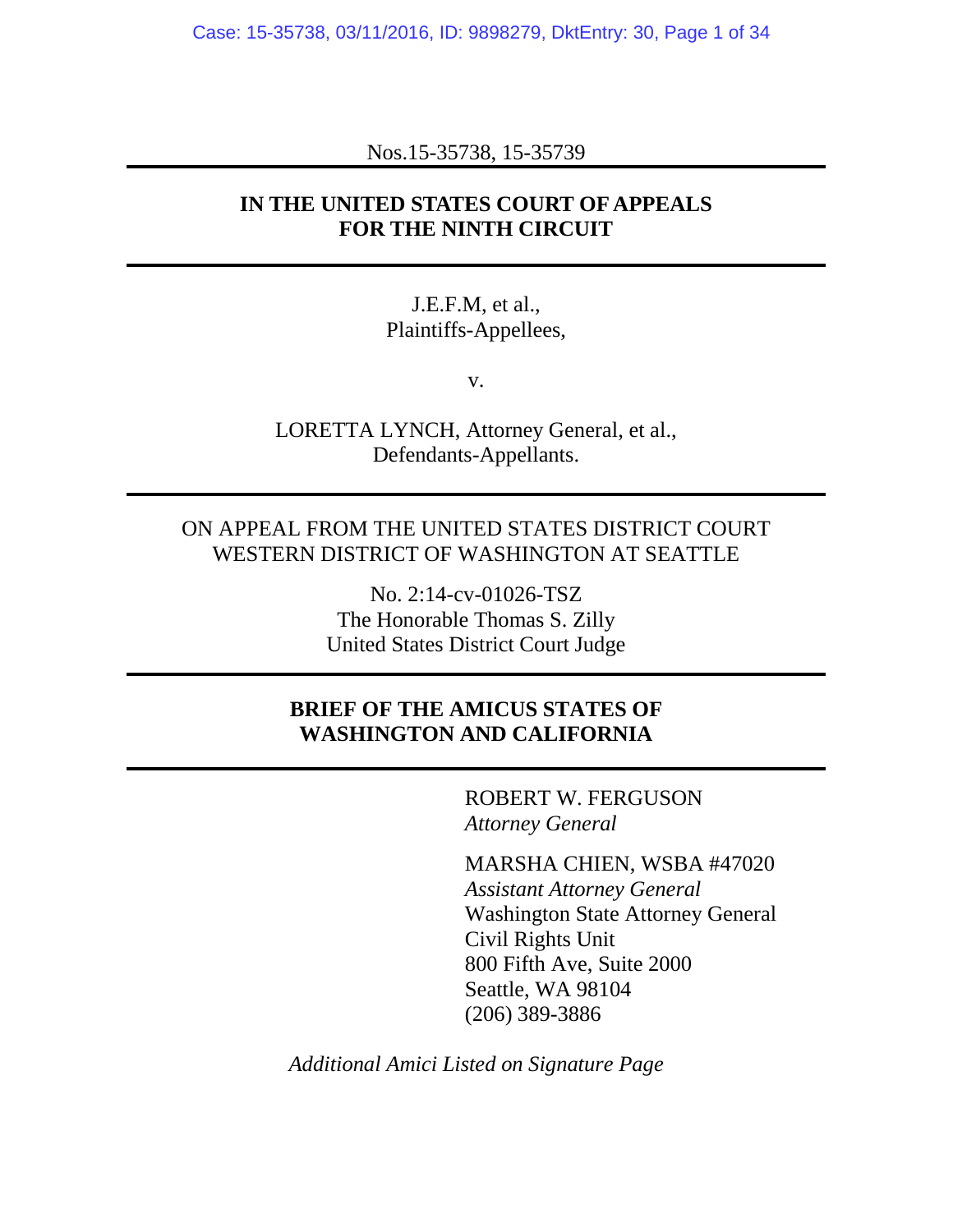# **TABLE OF CONTENTS**

| $\overline{I}$ . |                                                                                                                       |     |
|------------------|-----------------------------------------------------------------------------------------------------------------------|-----|
| II.              |                                                                                                                       |     |
| Ш.               |                                                                                                                       |     |
|                  | A. Recognizing a Right to Counsel for Children in Immigration<br>Removal Proceedings Comports with Modern Due Process |     |
|                  | B. The <i>Mathews</i> Factors Likely Require that Children Be<br>Represented by Counsel in an Adversarial Immigration |     |
|                  | A Child's Liberty Interest Is Threatened in Immigration<br>1.                                                         |     |
|                  | 2. The Risk of Erroneous Deprivation Is High when Children                                                            |     |
|                  | The Government's Fiscal and Administrative Burden Is<br>3.                                                            | .21 |
| IV.              |                                                                                                                       | .23 |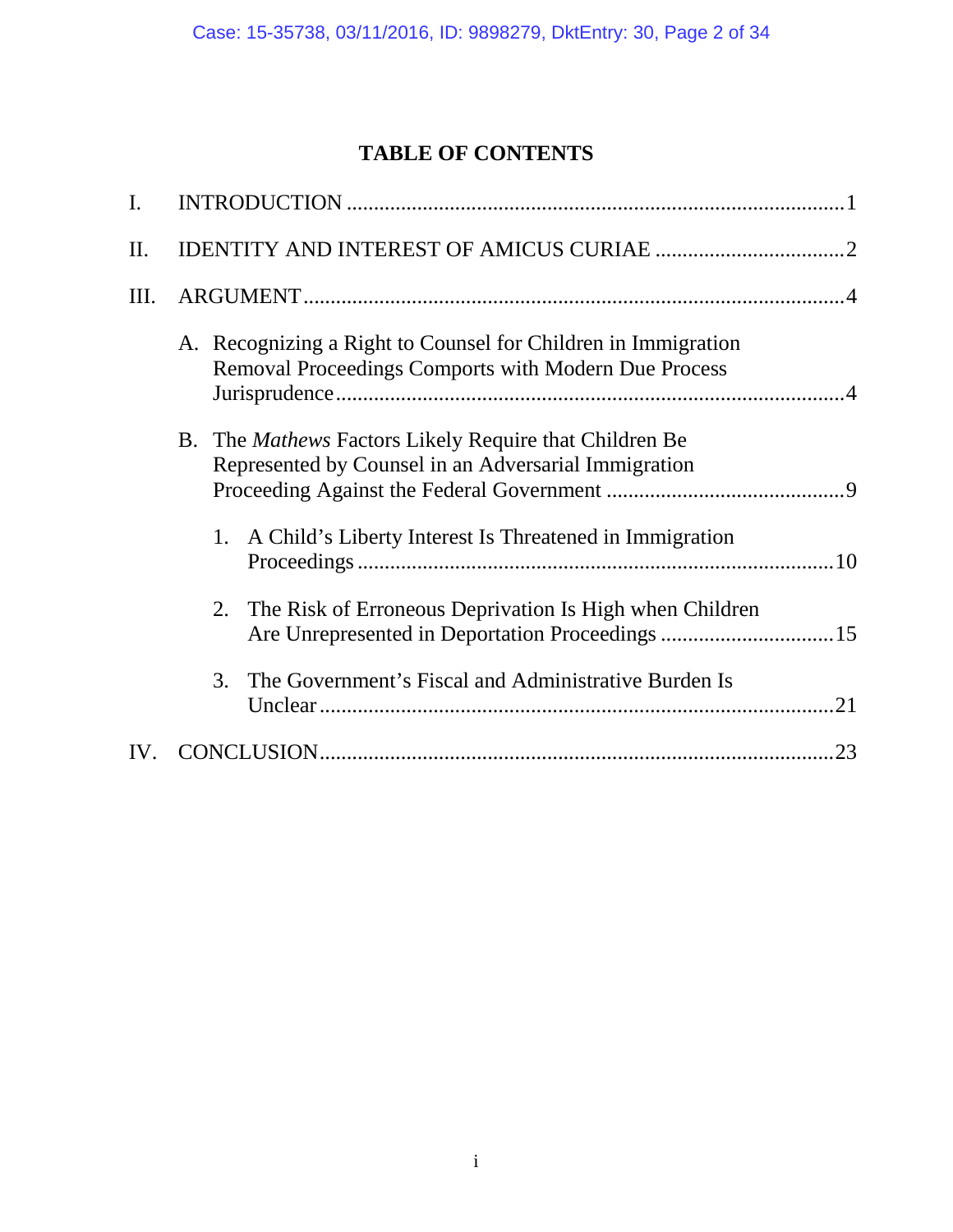# **TABLE OF AUTHORITIES**

## **Cases**

| Aguilera-Enriquez v. INS,                              |
|--------------------------------------------------------|
| Alanis-Bustamente v. Reno,                             |
| Ardestani v. INS,                                      |
| Argersinger v. Hamlin,                                 |
| Baltazar-Alcazar v. INS,                               |
| Bellotti v. Baird,                                     |
| Bd. of Regents v. Roth,                                |
| Bridges v. Wixon,                                      |
| Cafeteria & Rest. Workers Union, Local 473 v. McElroy, |
| Cash v. Culver,                                        |
| Castro-O'Ryan v. INS,                                  |
| Escobar Ruiz v. INS,                                   |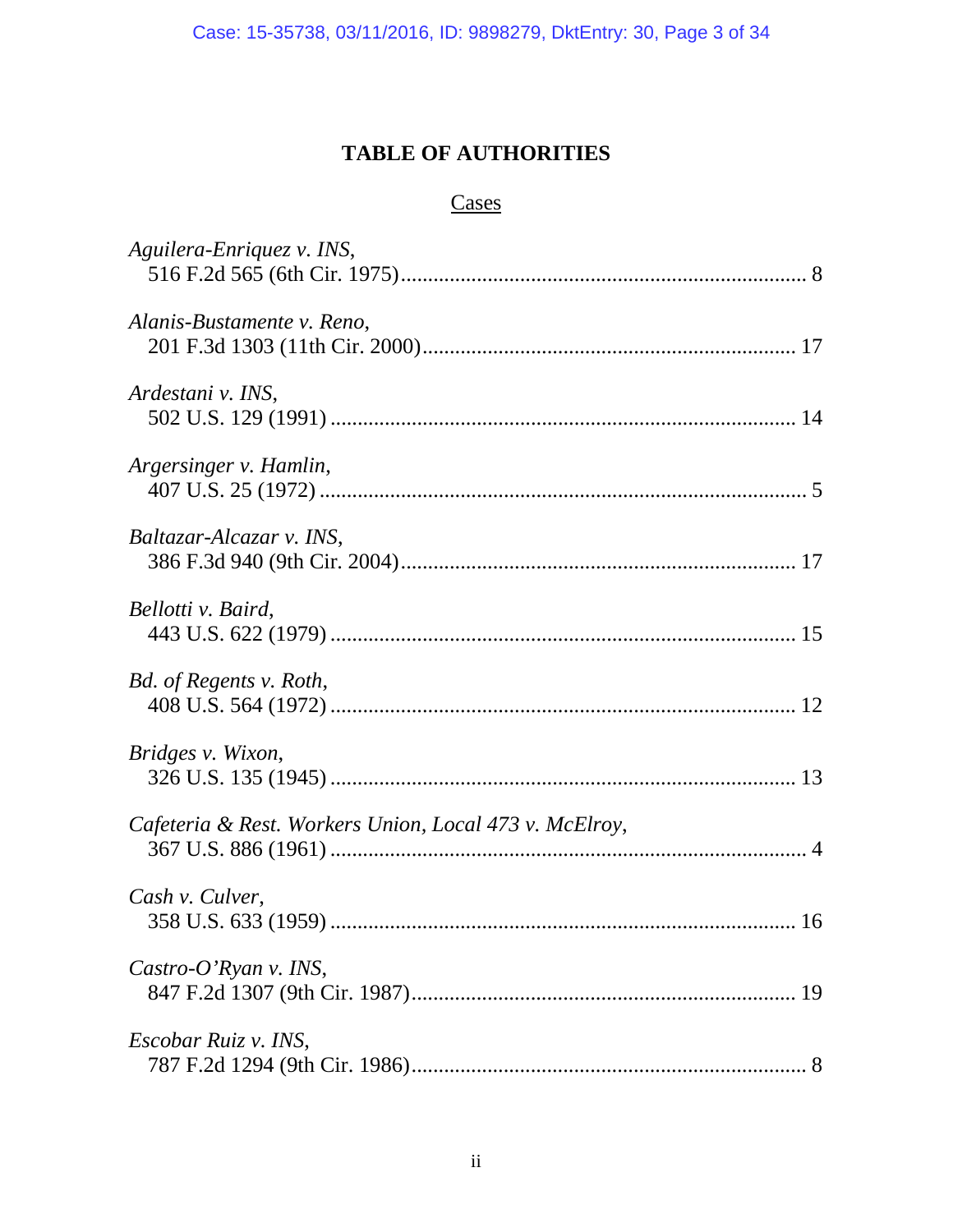| Flores v. Johnson,                |
|-----------------------------------|
| Fong Yue Ting v. United States,   |
| Gideon v. Wainwright,             |
| Griffin v. Illinois,              |
| Haley v. Ohio,                    |
| In re Gault,                      |
| In re Marilyn H.,                 |
| In re Sumey,                      |
| J.D.B. v. North Carolina,         |
| Johnson v. Zerbst,<br>5, 6        |
| Landon v. Plasencia,              |
| Lassiter v. Dep't of Soc. Servs., |
| Lok v. INS,                       |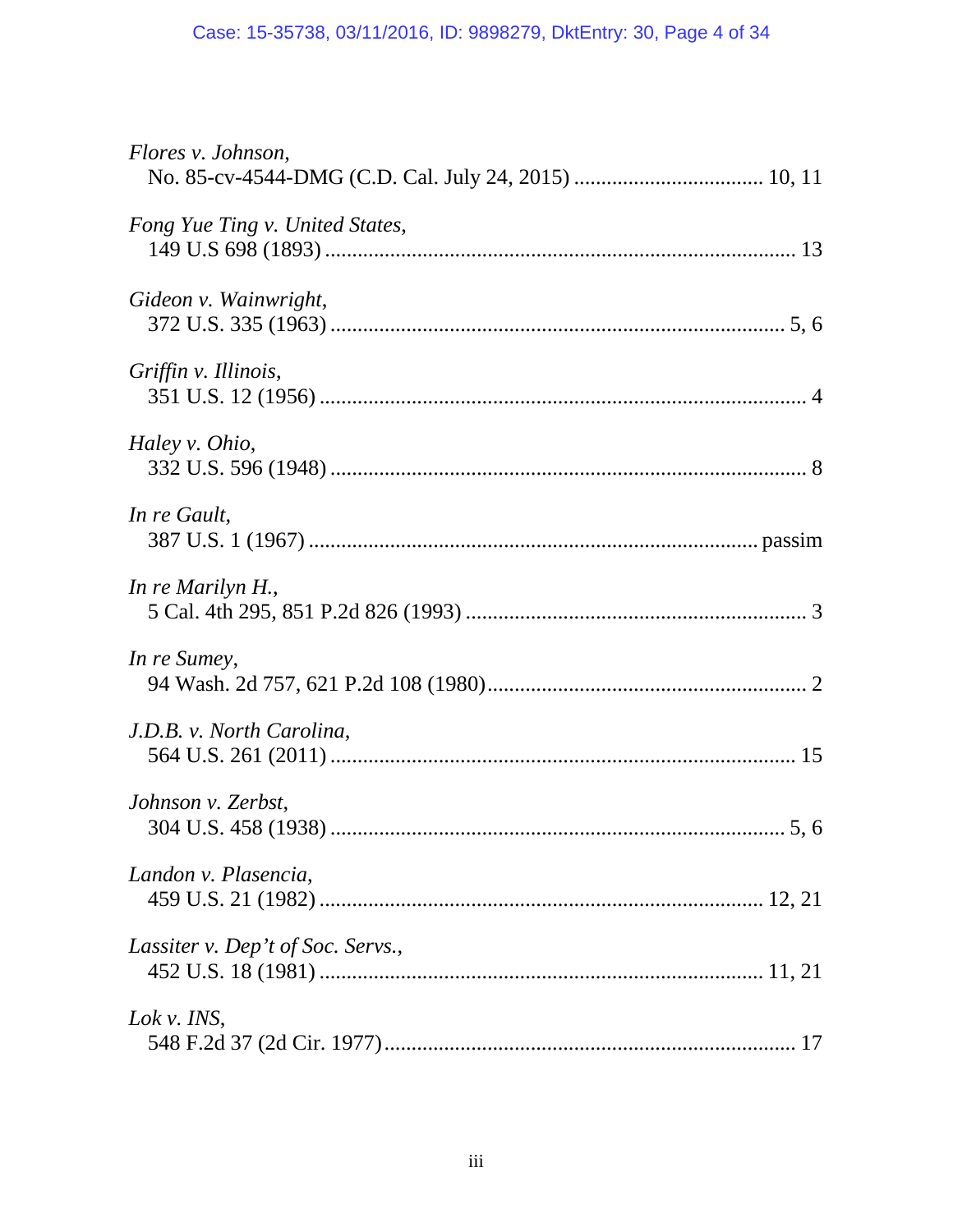| Magallanes-Damian v. INS, |
|---------------------------|
| Massey v. Moore,          |
| Mathews v. Eldridge,      |
| May v. Anderson,          |
| Mondaca-Vega v. Lynch,    |
| Ng Fung Ho v. White,      |
| Oshodi v. Holder,         |
| Padilla v. Kentucky,      |
| Palmer v. Ashe,           |
| Parham $v.$ J.R.,         |
| Powell v. Alabama,        |
| Reno v. Flores,           |
| Santosky v. Kramer,       |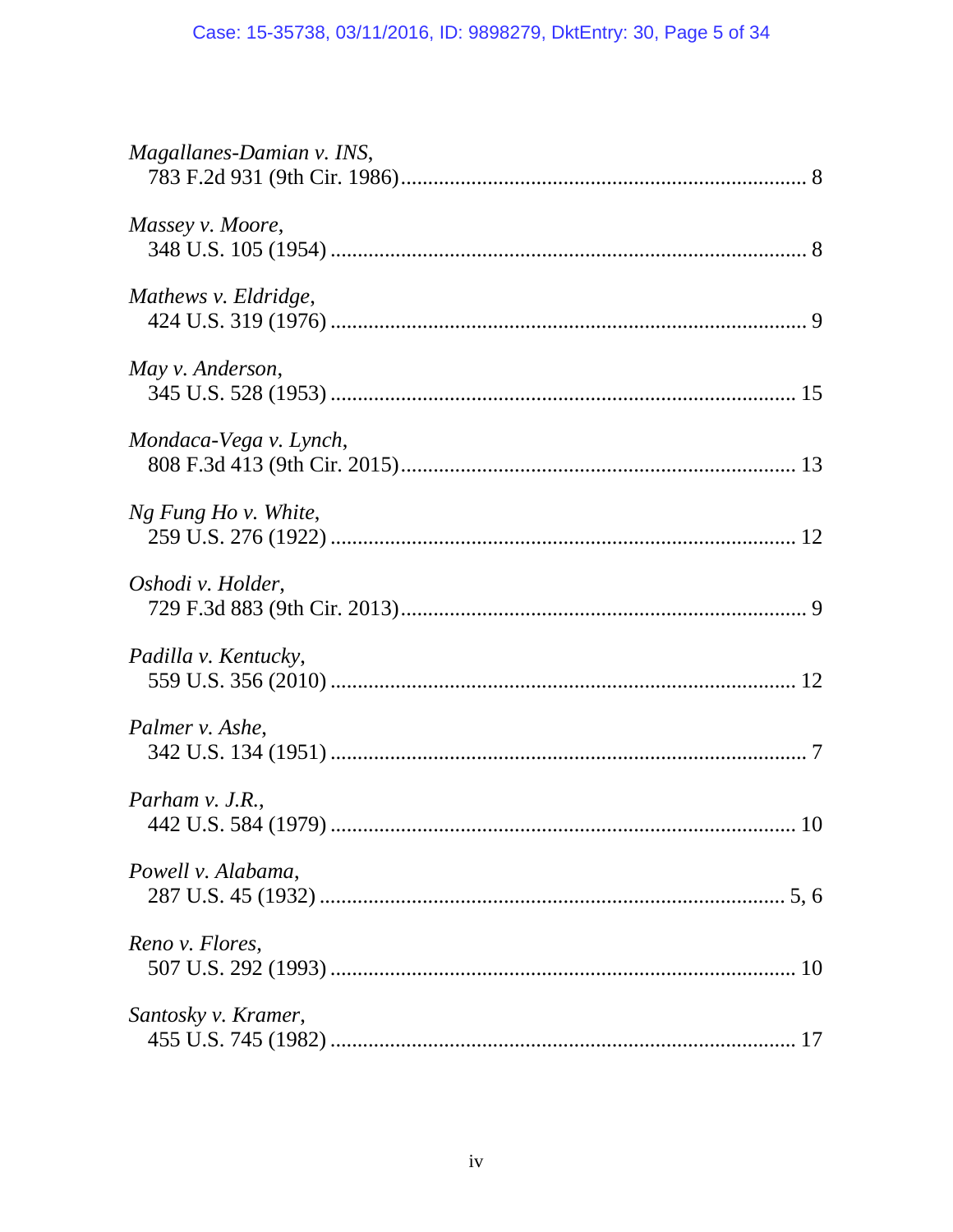| Turner v. Rogers,                |
|----------------------------------|
| United States v. Campos-Asencio, |
| United States v. Torres-Sanchez, |
| Uveges v. Pennsylvania,          |
| Vitek v. Jones,                  |
| Wade v. Mayo,                    |
| Wong Yang Sung v. McGrath,       |
| Zadvydas v. Davis,               |
| <b>Statutes</b>                  |
|                                  |
|                                  |
| Rules                            |
|                                  |

## **Other Authorities**

American Immigration Council, *Taking Attendance: New Data Finds Majority of Children Appear in Immigration Court* (July 29, 2014),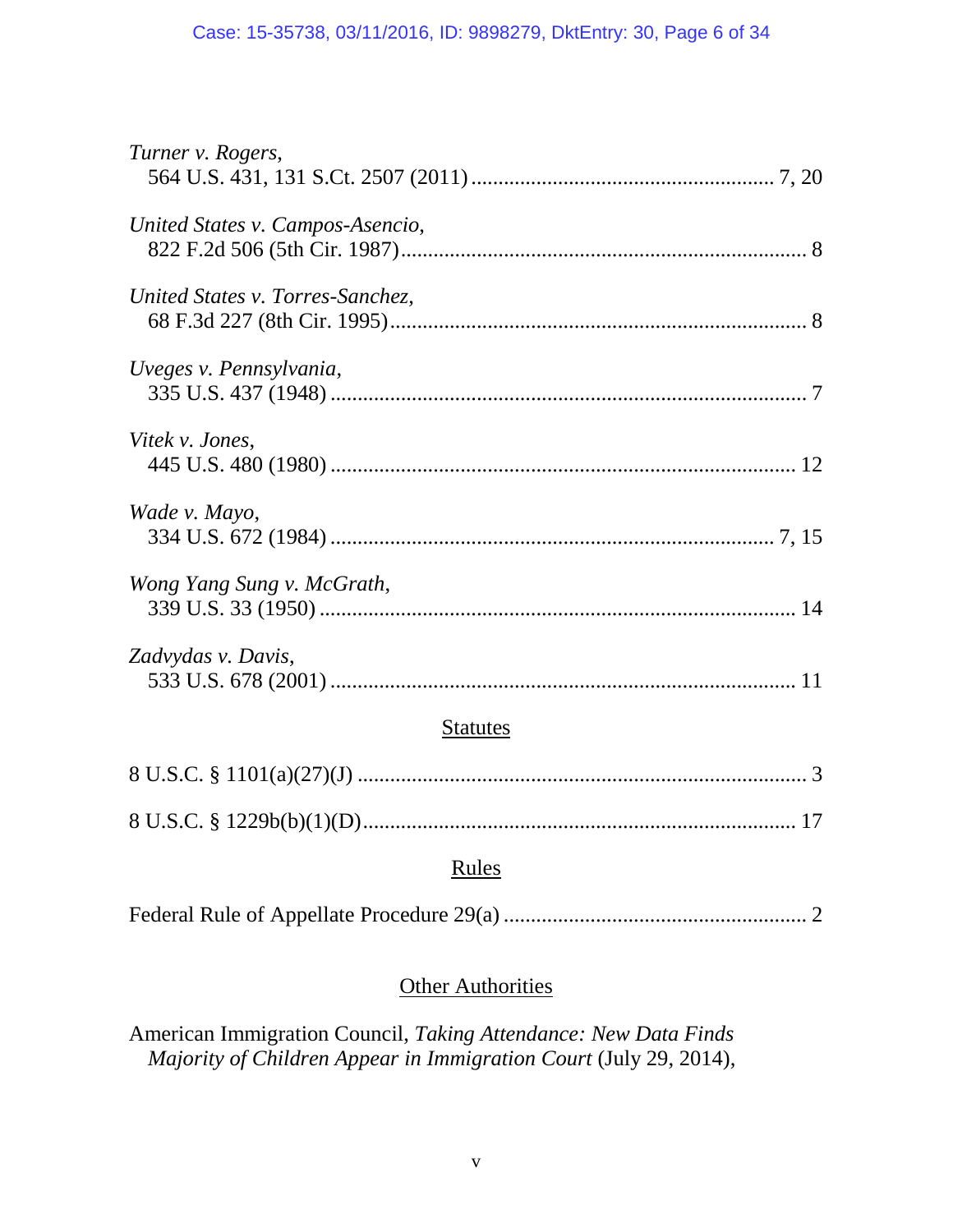| http://www.immigrationpolicy.org/just-facts/taking-attendance-new-                                                                                                                                                                                                                                                                    |
|---------------------------------------------------------------------------------------------------------------------------------------------------------------------------------------------------------------------------------------------------------------------------------------------------------------------------------------|
| Dep't of State, Trafficking in Persons Report 247 (2015),<br>http://www.state.gov/documents/organization/245365.pdf  13, 14                                                                                                                                                                                                           |
| Lynn Langton & Donald J. Farole Jr., U.S. Bureau of Justice Statistics,<br>Public Defender Offices: 2007 Statistical Tables (June 7, 2010),                                                                                                                                                                                           |
| Memorandum from David L. Neal, Chief Immigration Judge, U.S. Dep't<br>of Justice, to All Immigration Judges, Court Admin., Judicial Law<br>Clerks, & Immigration Court Staff, Operating Policies and Procedures<br>Memorandum 07-01: Guidelines for Immigration Court Cases Involving<br>Unaccompanied Alien Children (May 22, 2007), |
| Niraj Chokshi, California Will Give Undocumented Immigrant Children<br>\$3 Million in Free Legal Services, Wash.<br>Post (Sept. 29, 2014), https://www.washingtonpost.com/blogs/govbeat/<br>wp/2014/09/29/california-will-give-undocumented-immigrant-children-                                                                       |
| Press Release, Exec. Office for Immigration Review, U.S. Dep't of<br>Justice, "EOIR's Legal Orientation Program" (May 15, 2008), http://ww<br>w.justice.gov/sites/default/files/eoir/legacy/2008/05/15/LegalOrientatio<br>22                                                                                                          |
| Press Release, Exec. Office for Immigration Review, U.S. Dep't of<br>Justice, "New Legal Orientation Program<br>Underway to Aid Detained Aliens" (Mar. 11, 2003), http://www.justice.<br>gov/sites/default/files/eoir/legacy/2003/03/14/LegalOrientationProgram                                                                       |
| Press Release, Washington State Office of the Attorney General, "AG<br>Ferguson Hosts Meeting on the Need for Representation for Immigrant<br>Children" (Sep. 15, 2014), http://www.atg.wa.gov/news/news-                                                                                                                             |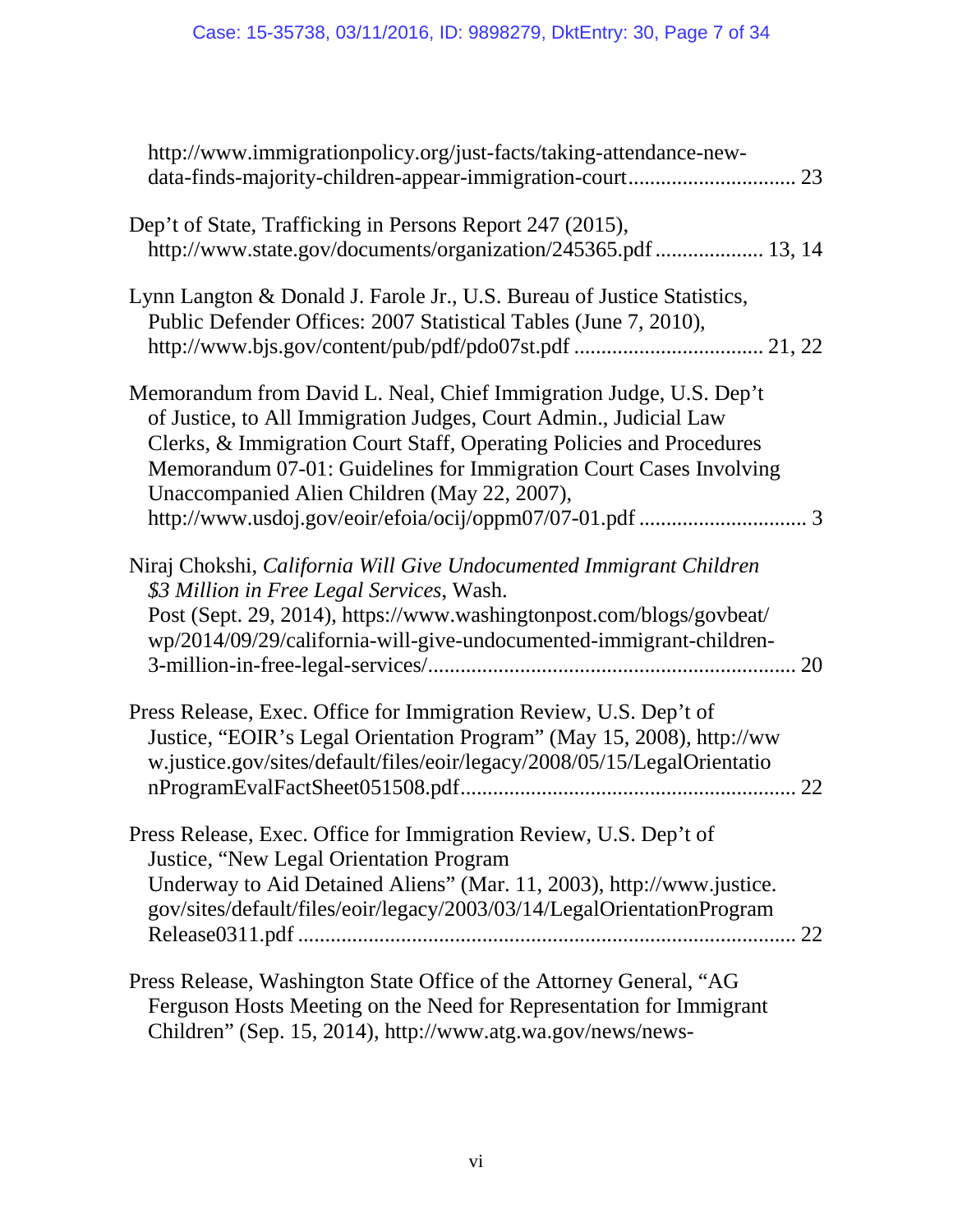| releases/ag-ferguson-hosts-meeting-need-representation-immigrant-                                                                                                                                              |
|----------------------------------------------------------------------------------------------------------------------------------------------------------------------------------------------------------------|
| Sergio De Leon, "Guatemalan Youth Slain 17 Days After Being Deported<br>from U.S.", L.A. Times (May 9, 2004),<br>http://articles.latimes.com/2004/may/09/news/adfg-deport9 14                                  |
| Sharon Bernstein, California Attorney General Asks Lawyers to Help<br><i>Immigrant Children, Reuters (July 24, 2014),</i>                                                                                      |
| http://www.reuters.com/article/us-usa-california-immigration-                                                                                                                                                  |
| Sibylla Brodzinsky & Ed Pilkington, "US Government Deporting Central<br>American Migrants to their Deaths," The Guardian (Oct. 12, 2015),<br>http://www.theguardian.com/us-news/2015/oct/12/obama-immigration- |
| Syracuse University, Transactional Records Access Clearinghouse<br>("TRAC"), New Data on Unaccompanied Children in Immigration                                                                                 |
| TRAC, About the Data,                                                                                                                                                                                          |
| TRAC, Juveniles—Immigration Court Deportation Proceedings,<br>http://trac.syr.edu/phptools/immigration/juvenile/ 18, 19, 22                                                                                    |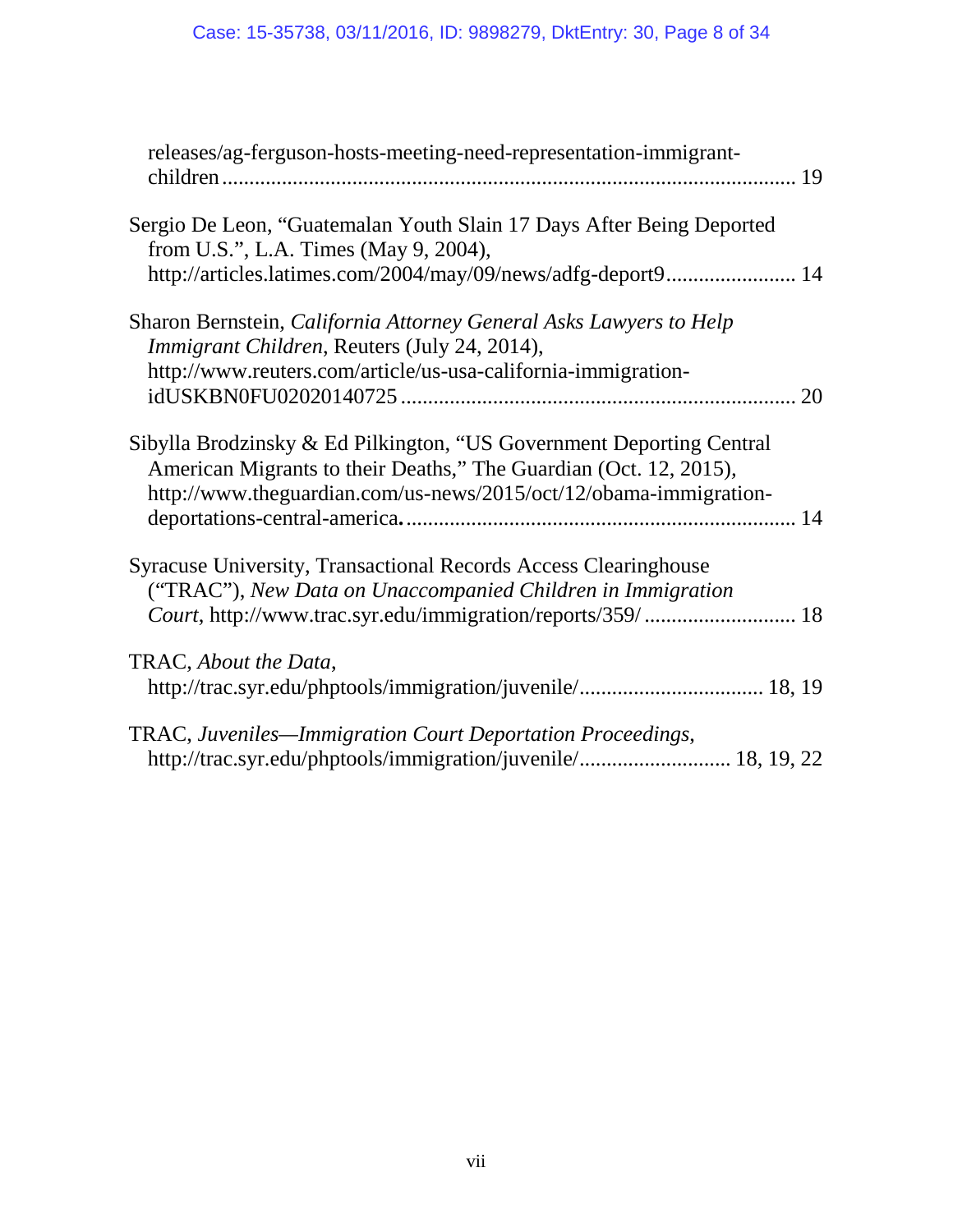### **I. INTRODUCTION**

In this case, the federal government argues that an indigent child charged with removability in a federal immigration proceeding does not, as a matter of due process under the federal Constitution, have the right to be represented by appointed counsel at government expense. The federal government seeks a holding that no child may argue for a right to counsel unless they first exhaust their due process rights in immigration court, then raise those rights before the Board of Immigration Appeals and eventually in an individual petition for review of their removal order in the federal Court of Appeals.

Such a position is at odds with principles of ordered liberty and due process. It ignores the reality that indigent children are incapable of representing themselves in an adversarial immigration removal proceeding, let alone raising complex claims of due process or navigating federal administrative and appellate procedure. Further, in relying on a mistaken belief that the threat of criminal incarceration is a necessary condition for appointing counsel for children, the federal government overlooks the severe deprivation at stake when children are deported to the countries they may have affirmatively fled. The Court should affirm that the district court has jurisdiction to consider the merits of Plaintiffs-Appellees' constitutional claim.

1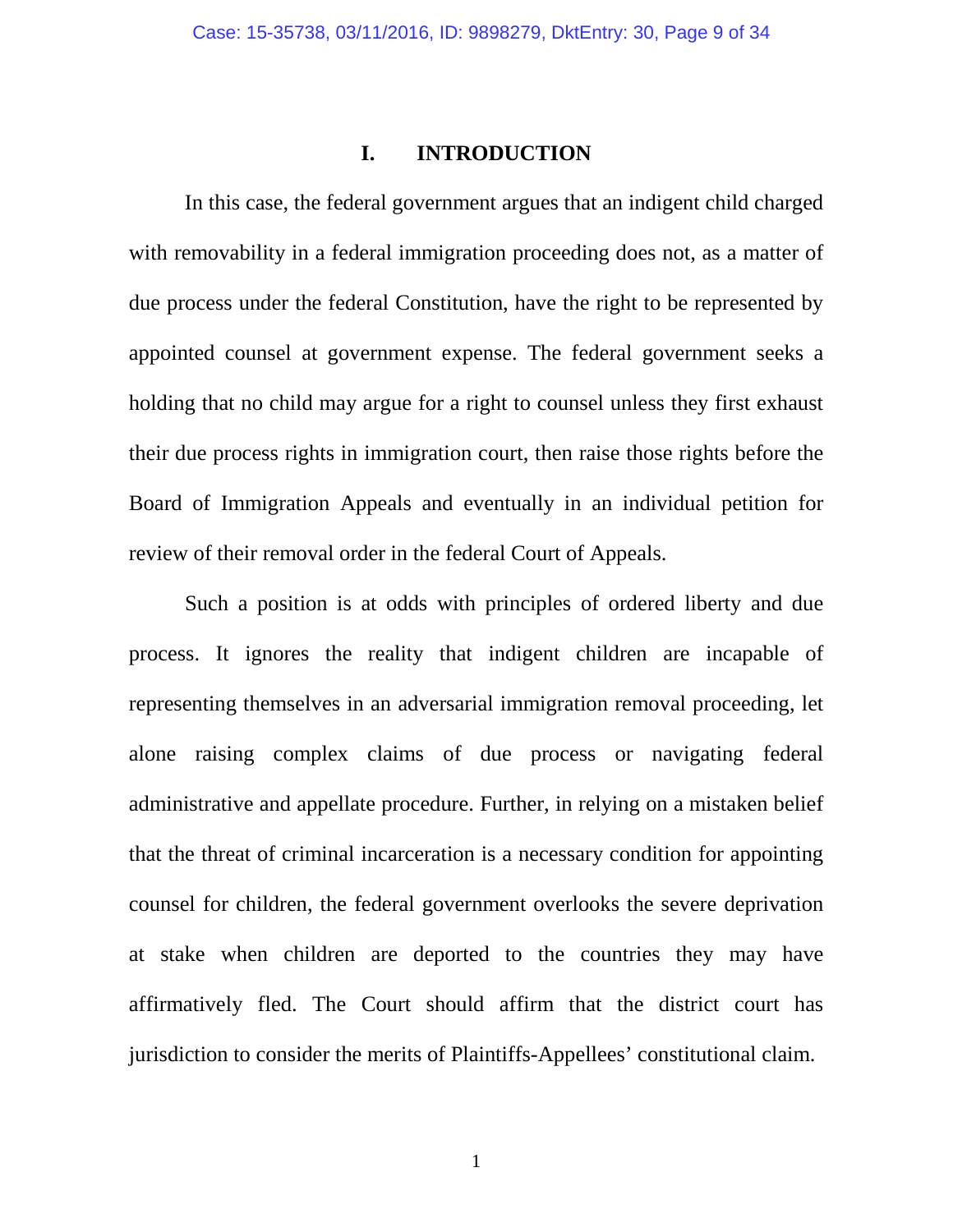An adversarial immigration system, which depends on the presentation of both sides of a case in a highly specialized area of law, demands that a child, standing alone, be represented by counsel. Although the federal government may argue that the appointment of counsel is unnecessary because "special protections" apply to juvenile immigration proceedings, these special protections do not place an indigent child on equal footing with the federal government when standing before an immigration court. An immigration proceeding is a highly complex, technical procedure requiring representation by a trained legal adviser who can securely guide the child through the maze of pitfalls into which the child might otherwise stumble. It is unlikely an immigration trial can be conducted fairly where an experienced lawyer represents the federal government and an indigent child has no lawyer at all.

### **II. IDENTITY AND INTEREST OF AMICUS CURIAE**

The States of Washington and California submit this amicus brief under Federal Rule of Appellate Procedure 29(a) to ensure that every indigent child placed in immigration proceedings is guaranteed a right to counsel. The amici States have a *parens patriae* interest in the welfare of their children. *See In re Sumey*, 94 Wash. 2d 757, 764, 621 P.2d 108 (1980) (recognizing the "State's constitutionally protected *parens patriae* interest in protecting the physical and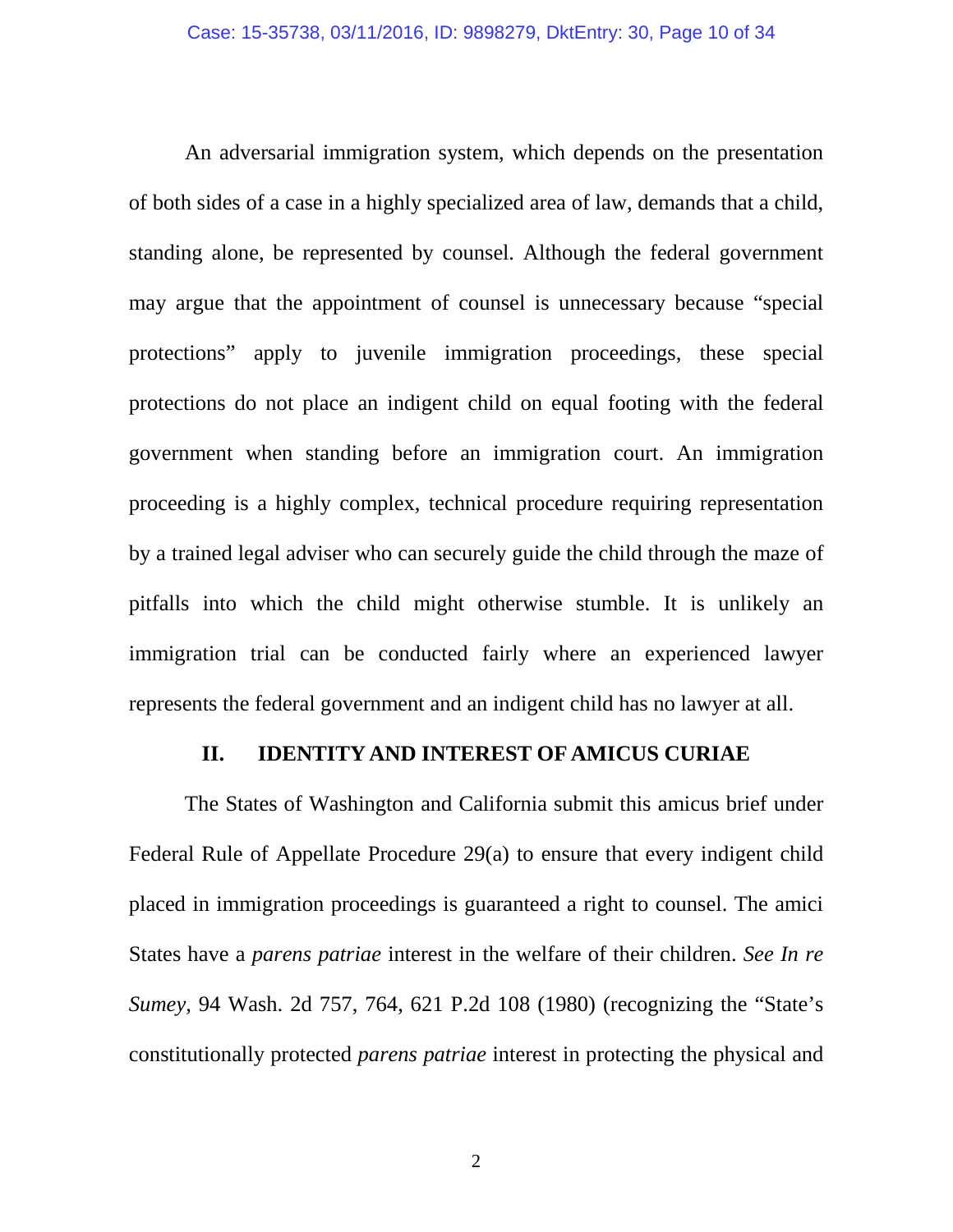mental health of the child"); *In re Marilyn H.*, 5 Cal. 4th 295, 307, 851 P.2d 826 (1993) ("[T]he welfare of a child is a compelling state interest that a state has not only a right, but a duty, to protect."). In fact, at least one form of immigration relief under federal law relies on a State's interest in the welfare of children. *See* 8 U.S.C. § 1101(a)(27)(J) (providing for "special immigrant juvenile" status where a State determines that "reunification with [one] or both of the immigrant's parents is not viable due to abuse, neglect, abandonment or a similar basis found under State law" and that it would not be in the child's "best interest" to return to the home country).

As *parens patriae*, the amici States are concerned that children residing within our State borders—especially those a State has already deemed to be dependent—will continue to be forced to represent themselves in immigration court, in proceedings where there is no other party arguing on behalf of the child and where the child's best interest is not the governing standard.<sup>[1](#page-10-0)</sup> The

 $\ddot{\phantom{a}}$ 

<span id="page-10-0"></span><sup>1</sup> *See* Memorandum from David L. Neal, Chief Immigration Judge, U.S. Dep't of Justice, to All Immigration Judges, Court Admin., Judicial Law Clerks, & Immigration Court Staff, Operating Policies and Procedures Memorandum 07-01: Guidelines for Immigration Court Cases Involving Unaccompanied Alien Children (May 22, 2007), http://www.usdoj. gov/eoir/efoia/ocij/oppm07/07-01.pdf (hereinafter "EOIR Memorandum") (permitting judges to ease case standards and deadlines for children but explaining that "[t]he concept of 'best interest of the child' does not negate the statute or the regulatory delegation of the Attorney General's authority and cannot provide a basis for providing relief not sanctioned by law.").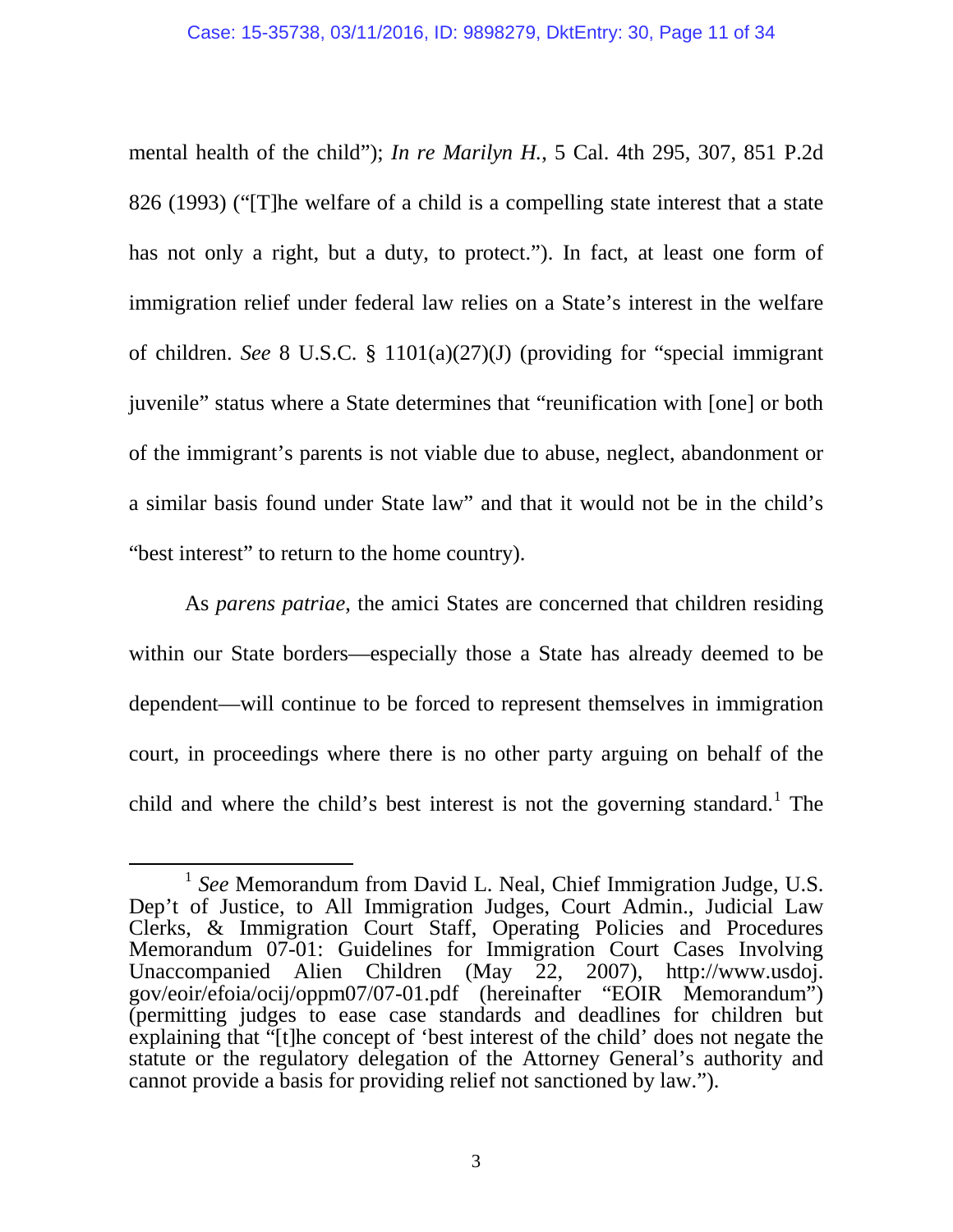amici States have a strong interest in the outcome of this case because the federal government places thousands of children in our States into immigration proceedings every year. Ensuring adequate representation for children in immigration removal proceedings is indispensable to the idea of fundamental fairness under law. Its denial is of grave concern to the amici States.

### **III. ARGUMENT**

## **A. Recognizing a Right to Counsel for Children in Immigration Removal Proceedings Comports with Modern Due Process Jurisprudence**

Due process has never been, and perhaps can never be, precisely defined. "Due process, unlike some legal rules, is not a technical conception with a fixed content unrelated to time, place and circumstances." *Cafeteria & Rest. Workers Union, Local 473 v. McElroy*, 367 U.S. 886, 895 (1961) (internal punctuation omitted). In fact, due process is, "perhaps, the least frozen concept of our law—the least confined to history and the most absorptive of powerful social standards of a progressive society." *Griffin v. Illinois*, 351 U.S. 12, 20-21 (1956) (Frankfurter, J., concurring).

One of the most dramatic examples of due process absorbing social standards is the relatively recent recognition that implicit to an ordered liberty is—in certain circumstances—a right to court-appointed counsel. Over the last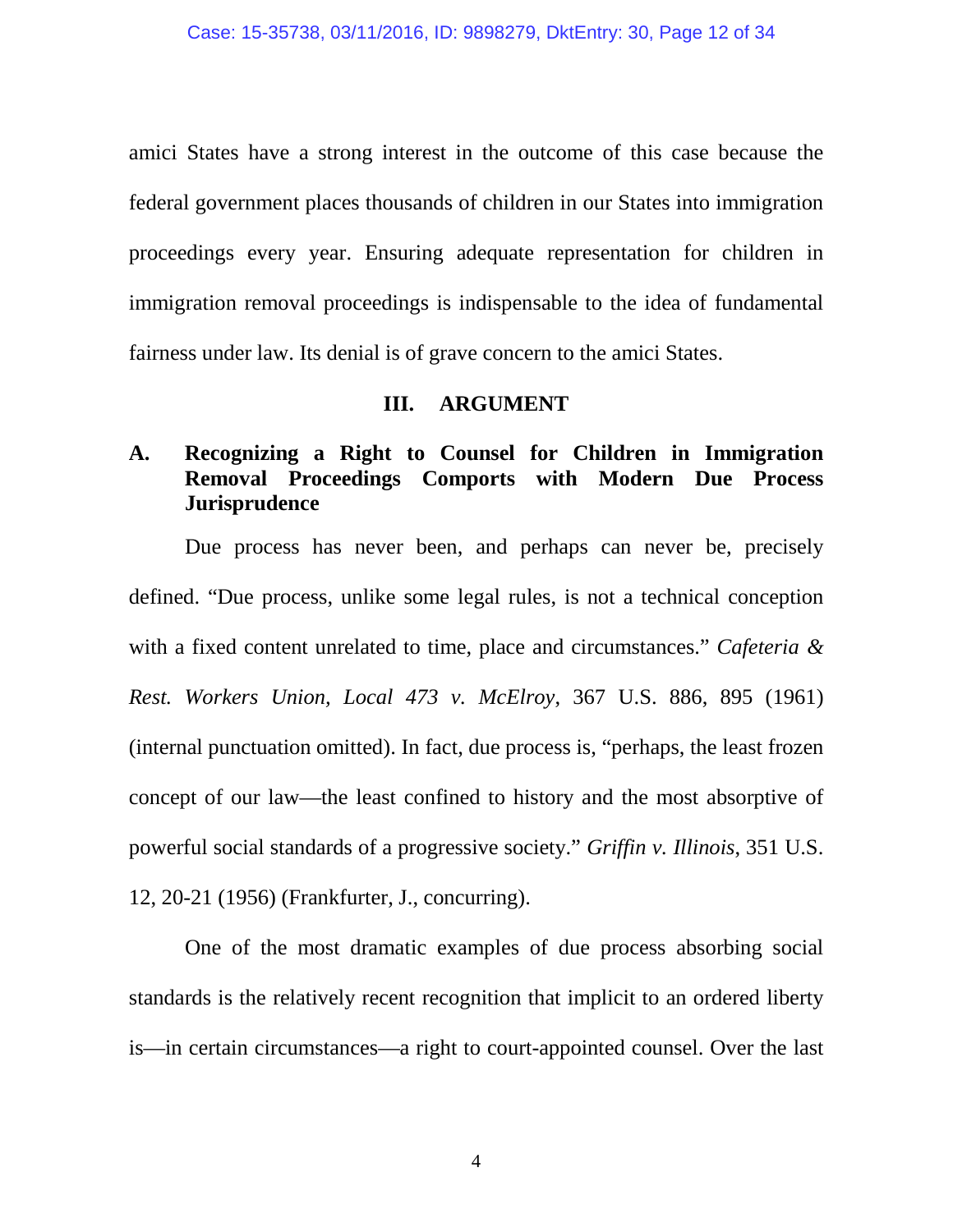century, the Supreme Court has recognized a right to counsel in a variety of contexts, both criminal and civil. *See, e.g., Powell v. Alabama*, 287 U.S. 45, 73 (1932) (capital cases); *Johnson v. Zerbst*, 304 U.S. 458, 463 (1938) (federal criminal prosecutions); *Gideon v. Wainwright*, 372 U.S. 335, 345 (1963) (state felony prosecutions); *In re Gault*, 387 U.S. 1, 41 (1967) (delinquency proceedings); *Argersinger v. Hamlin*, 407 U.S. 25, 37 (1972) (state misdemeanor prosecutions when there is a potential loss of liberty). In so doing, the Court observed the "great emphasis on procedural and substantive safeguards" in our Constitution and laws and stated the right to counsel "may not be deemed fundamental and essential to fair trials in some countries, but it is in ours." *Gideon*, 372 U.S. at 344. As such, it is an "obvious truth" that "in our adversary system . . . any person haled into court, who is too poor to hire a lawyer, cannot be assured a fair trial unless counsel is provided for him." *Id.* 

Where children are involved, the due process right to appointed counsel is not confined to the criminal-justice context. In *Gault*, the Supreme Court held that children have a categorical due process right to court-appointed counsel in juvenile delinquency proceedings because delinquency "carr[ies] with it the awesome prospect of incarceration," 387 U.S. at 36-37, and that commitment for delinquency is "incarceration against one's will, whether it is

5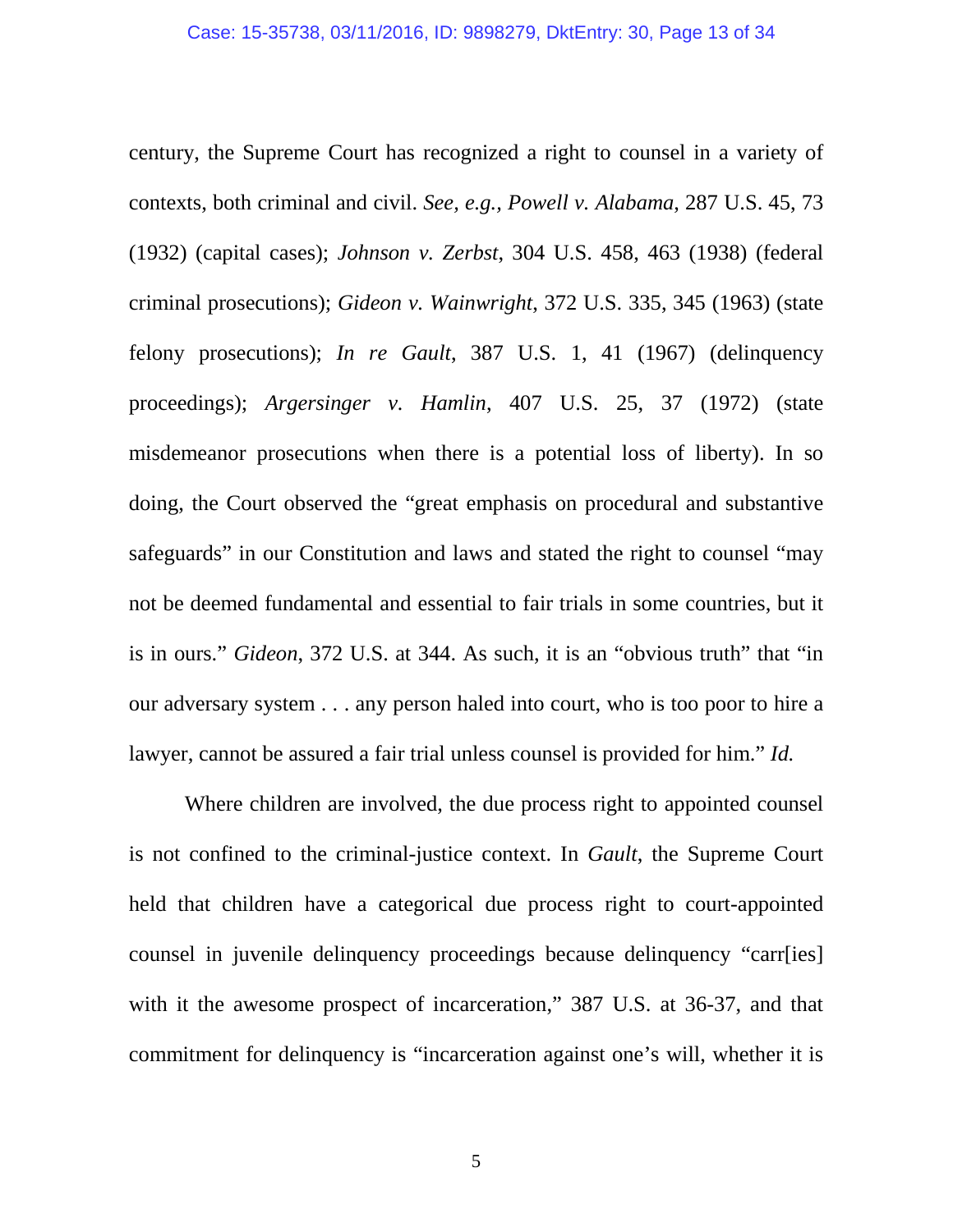called 'criminal' or 'civil.'" *Id.* at 50. In so holding, the *Gault* Court observed that "the procedural rules which have been fashioned from the generality of due process are our best instruments for the distillation and evaluation of essential facts from the conflicting welter of data that life and our adversary methods present," *id.* at 21, and added that, "[d]epartures from established principles of due process have frequently resulted not in enlightened procedure, but in arbitrariness," *id.* at 18-19.

The Supreme Court has articulated a number of concerns that would weigh in favor of appointed counsel in this context. First, the Court has held court-appointed counsel is especially necessary where the underlying proceeding is lopsided. *See Gideon*, 372 U.S. at 344 (observing that "[g]overnments, both state and federal . . . spend vast sums of money to establish machinery to try defendants accused of crime"); *Powell*, 287 U.S. at 69 (noting that a criminal proceeding that pits an experienced prosecutor against a lay defendant with "no skill in the science of the law" is one-sided, and severely prejudices the defendant who "lacks both the skill and knowledge adequately to prepare his defense, even though he have a perfect one"); *Zerbst*, 304 U.S. at 463 (finding it critical that "the prosecution [was] presented by experienced and learned counsel," while the defense was presented by an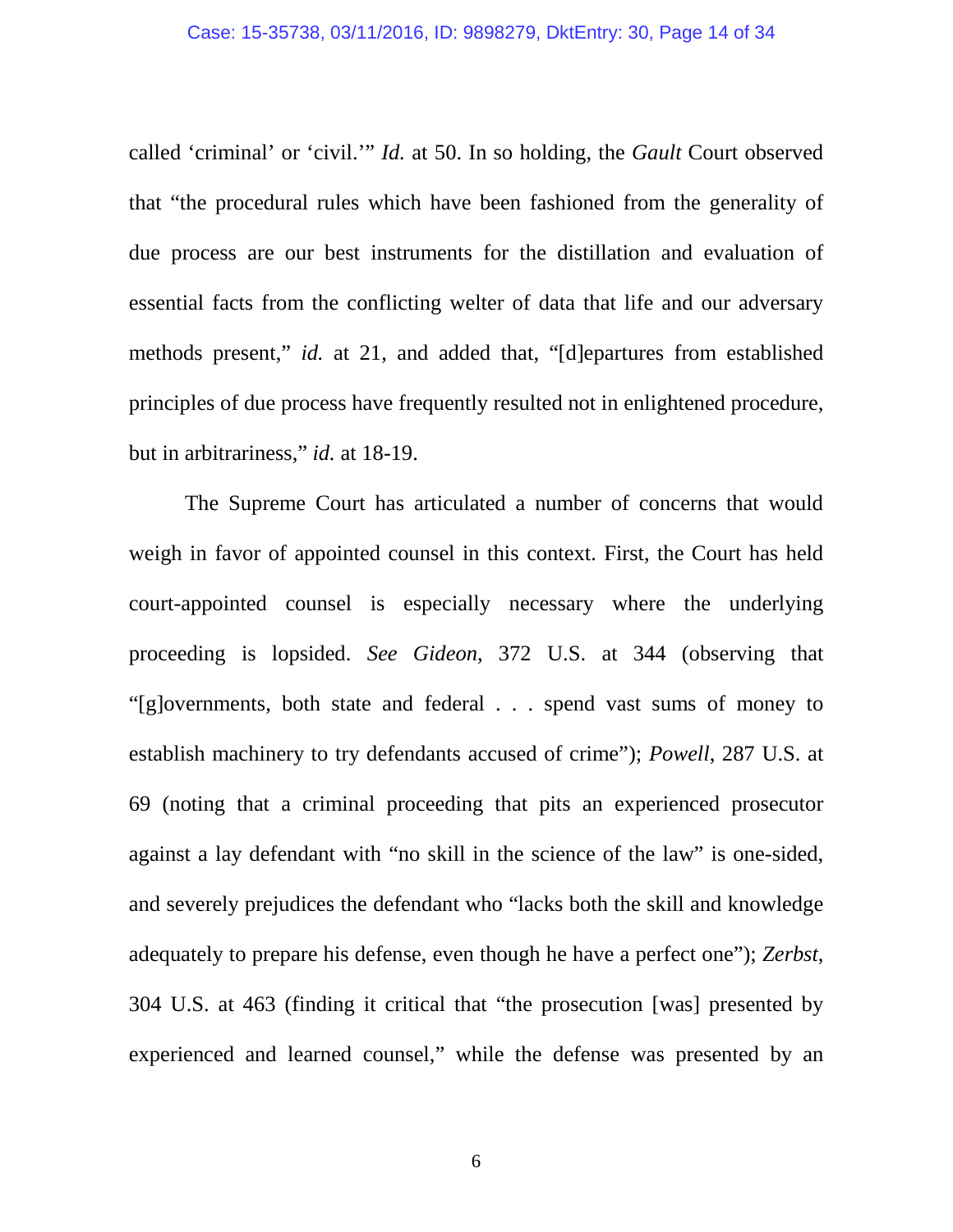#### Case: 15-35738, 03/11/2016, ID: 9898279, DktEntry: 30, Page 15 of 34

"untrained layman"). Indeed, the Court considers lopsidedness whether the proceeding is criminal or civil. *See Turner v. Rogers*, 564 U.S. 431, 131 S. Ct. 2507, 2519 (2011) (declining to find a categorical right to counsel in a civil contempt proceeding where "the person opposing the defendant at the hearing [was] not the government represented by counsel" but another unrepresented party).

Second, where the defendant is especially vulnerable, a due process right to counsel is also recognized. *See Gault*, 387 U.S. at 36 (holding that a child "requires the guiding hand of counsel at every step in the [delinquency] proceedings") (citation omitted); *see also Wade v. Mayo*, 334 U.S. 672, 684 (1948) (holding where "incapacity is present," whether "by reason of age, ignorance or mental capacity," "the refusal to appoint counsel is a denial of due process"). Even before *Gideon*, a defendant's youth or mental disability often led the Supreme Court to overturn convictions for failure to appoint counsel. *See, e.g.*, *Uveges v. Pennsylvania*, 335 U.S. 437, 442 (1948) (holding that, where the defendant is "young and inexperienced," "the opportunity to have counsel . . . [is] a necessary element of a fair hearing"); *Palmer v. Ashe*, 342 U.S. 134, 135-37 (1951) (holding that "imbecility" and "mental abnormality" were enough to indicate that a boy charged with a crime did not have the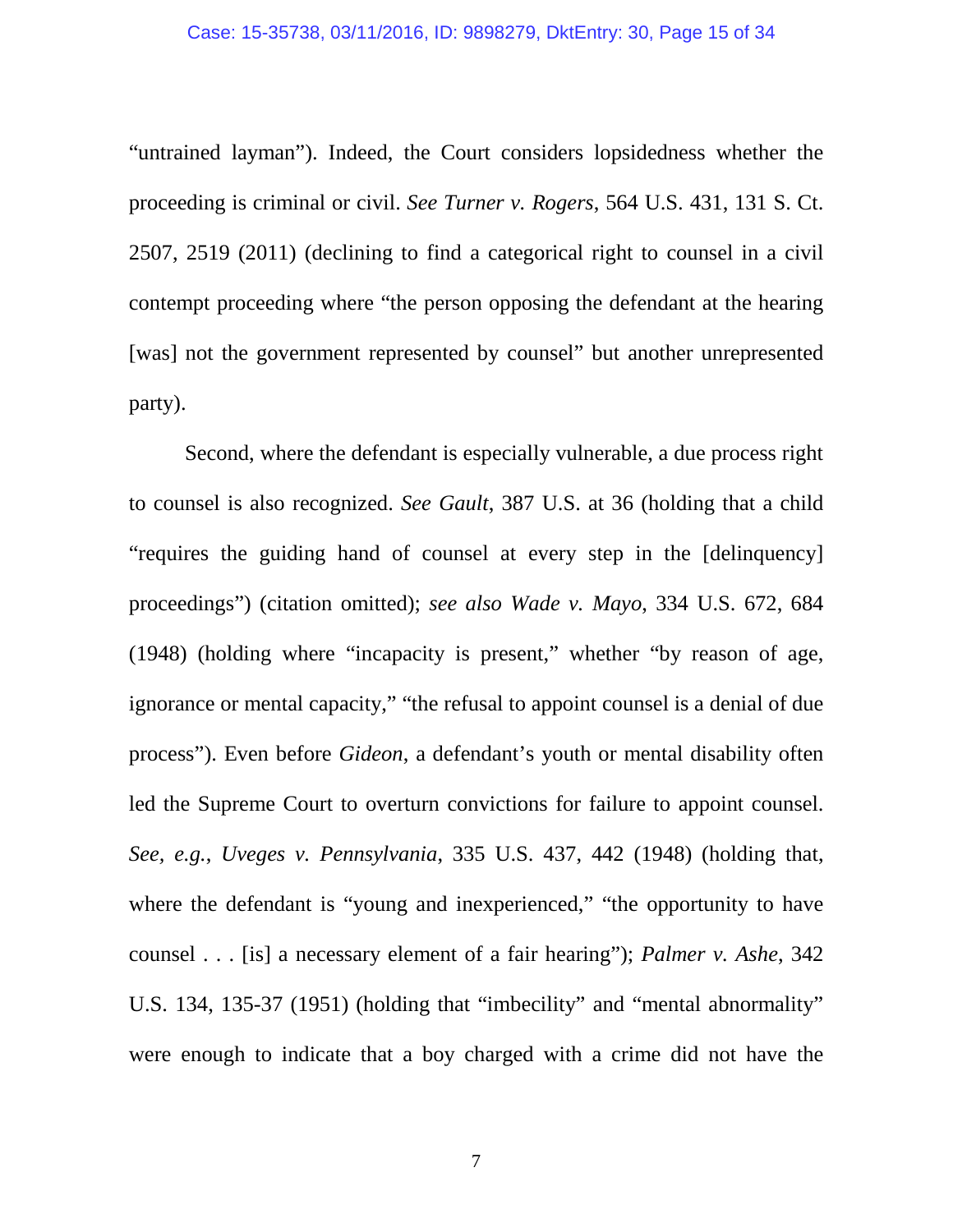"qualities of mind or character" to ensure without a lawyer "an adequate and a fair defense"); *Massey v. Moore*, 348 U.S. 105, 108-09 (1954) ("No trial can be fair that leaves the defense to a man who is insane, unaided by counsel, and who by reason of his mental condition stands helpless and alone before the court."). *See also Haley v. Ohio*, 332 U.S. 596, 600 (1948) (stating that an adolescent "needs counsel . . . on whom to lean lest the overpowering presence of the law, as he knows it, may not crush him").

It is within this context—where the asymmetry of the proceeding, the vulnerability of the defendant, and the reality of the deprivation are paramount—that the district court should consider whether children have a due process right to counsel when faced with deportation.<sup>[2](#page-15-0)</sup> In the amici States'

<span id="page-15-0"></span> $2$  Although this is an issue of first impression, several circuits, including the Ninth Circuit, have already noted in dicta that failure to appoint counsel in immigration proceedings could amount to a due process violation. *See Escobar Ruiz v. INS*, 787 F.2d 1294, 1297 n.3 (9th Cir. 1986) ("The fifth amendment . . . applies to immigration proceedings, and in specific proceedings, due process could be held to require that an indigent alien be provided with counsel . . . ." (quoting *Magallanes-Damian v. INS*, 783 F.2d 931, 933 (9th Cir. 1986)), *withdrawn*, 818 F.2d 712 (9th Cir. 1987); *United States v. Torres-Sanchez*, 68 F.3d 227, 230-31 (8th Cir. 1995) ("[I]n some circumstances, depriving an alien of the right to counsel may rise to a due process violation."); *United States v. Campos-Asencio*, 822 F.2d 506, 509 (5th Cir. 1987) (observing that "an alien has a right to counsel if the absence of counsel would violate due process under the fifth amendment"); *Aguilera-Enriquez v. INS*, 516 F.2d 565, 568 n.3 (6th Cir. 1975) ("Where an unrepresented indigent alien would require counsel to present his position adequately to an immigration judge, he must be provided with a lawyer at the  $\ddot{\phantom{a}}$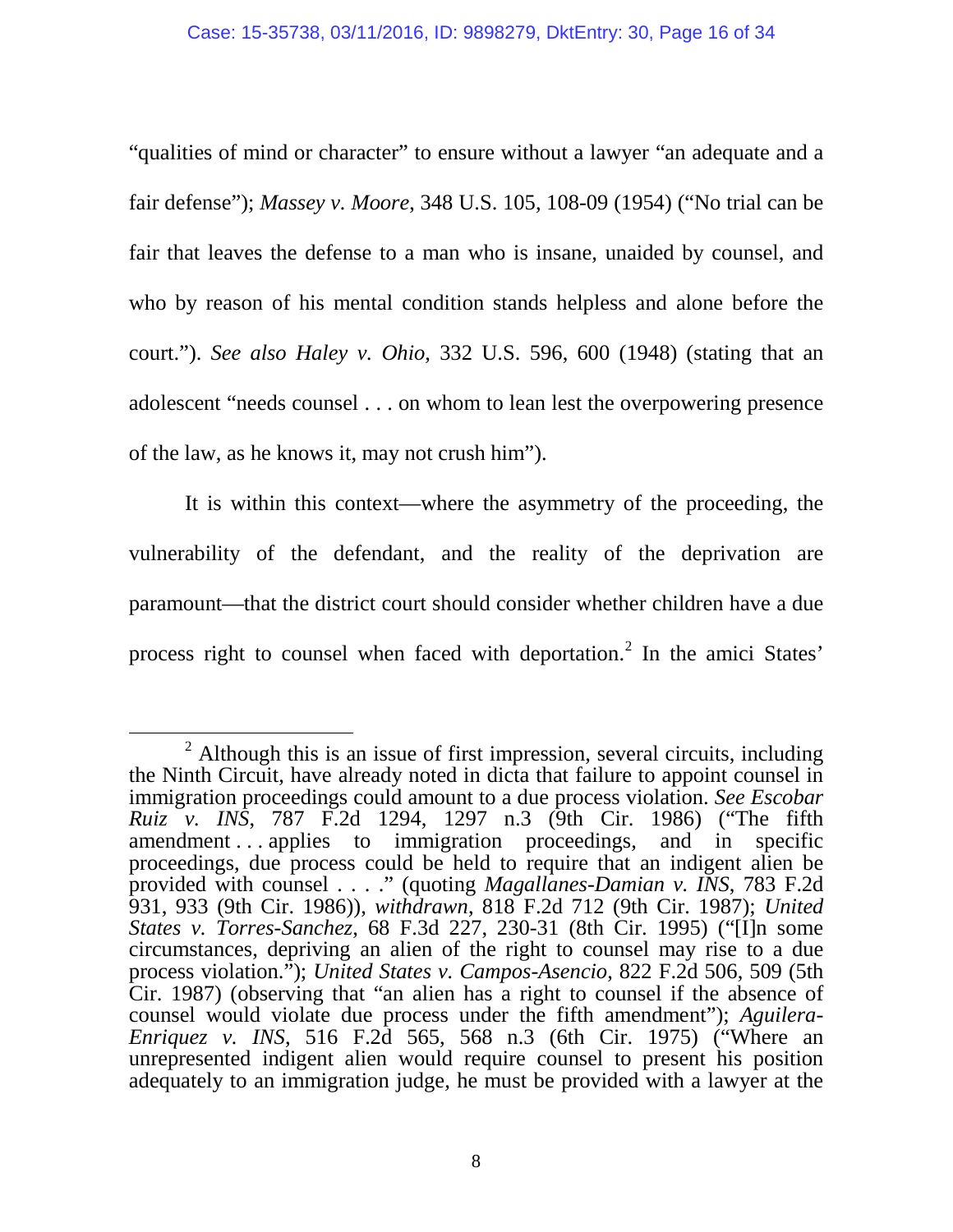view, the district court should determine whether counsel must be appointed when, in an adversarial setting, the respondent is an indigent child, facing deportation at the hands of the federal government. That a child may be detained or condemned to return to a country the child fled for lack of means to hire counsel likely violates due process.

## **B. The** *Mathews* **Factors Likely Require that Children Be Represented by Counsel in an Adversarial Immigration Proceeding Against the Federal Government**

The amici States agree with the District Court below that Plaintiffs-Appellees' due process claims are not a facial challenge to federal law and should be analyzed under *Mathews v. Eldridge*, 424 U.S. 319 (1976). The *Mathews* framework requires courts to balance three factors: (1) the private interest affected by the Government action; (2) the risk of an erroneous deprivation of the interest through the procedures used, including the probable value of alternative safeguards; and (3) the Governmental interest at stake. *Id.* at 334-35. *See also Oshodi v. Holder*, 729 F.3d 883, 894-96 (9th Cir. 2013) (en banc) (applying *Mathews* to decide fairness of an immigration proceeding). The district court expressly "decline[d] to prematurely evaluate" the constitutional claim. ER 86. The Ninth Circuit should affirm the district court's

-

Government's expense. Otherwise, 'fundamental fairness' would be violated.").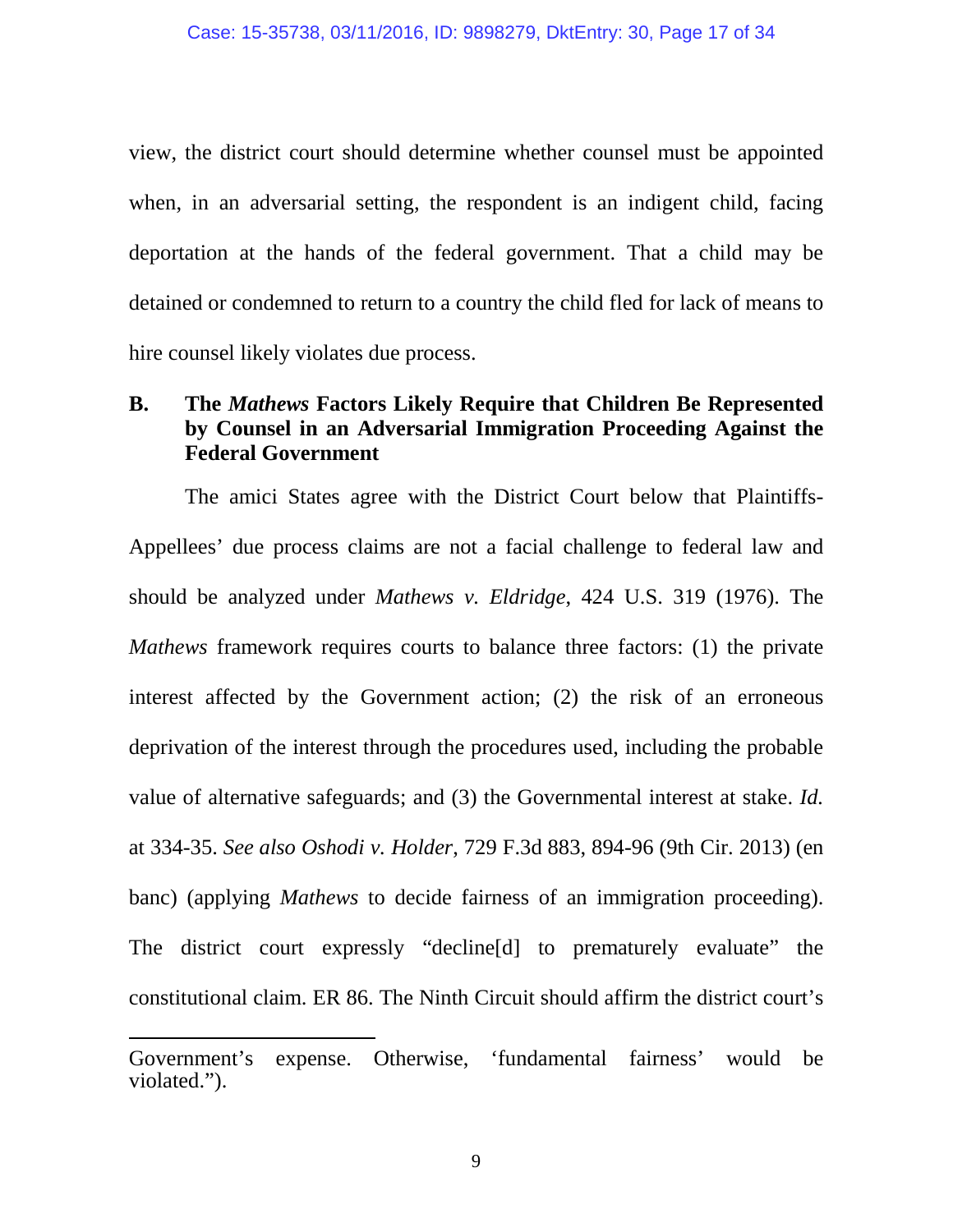determination that it has jurisdiction over the constitutional claim so that this important legal question may be decided on the merits. Should the *Mathews* balancing occur, amici States contend all three factors will likely weigh in favor of appointed counsel.

## **1. A Child's Liberty Interest Is Threatened in Immigration Proceedings**

A child's liberty interest in avoiding immigration detention and deportation weighs heavily on the *Mathews* scales. "[C]hildhood is a particularly vulnerable time of life and children erroneously institutionalized during their formative years may bear the scars for the rest of their lives." *Parham v. J.R.*, 442 U.S. 584, 628 (1979) (Brennan, J., concurring in part and dissenting in part). During the pendency of an immigration removal proceeding, before a final removal order is issued, the government may place a child in its "institutional" custody during the course of the immigration proceeding. *See Reno v. Flores*, 507 U.S. 292, 302 (1993) (holding the government had no obligation to consider a juvenile immigrant's "best interest" before placing the juvenile in institutional custody rather than with a private custodian). *See also* Order at 23, *Flores v. Johnson*, No. 85-cv-4544- DMG (C.D. Cal. July 24, 2015), ECF No. 177 (finding the federal government's policy of detaining all female-headed families results in the

10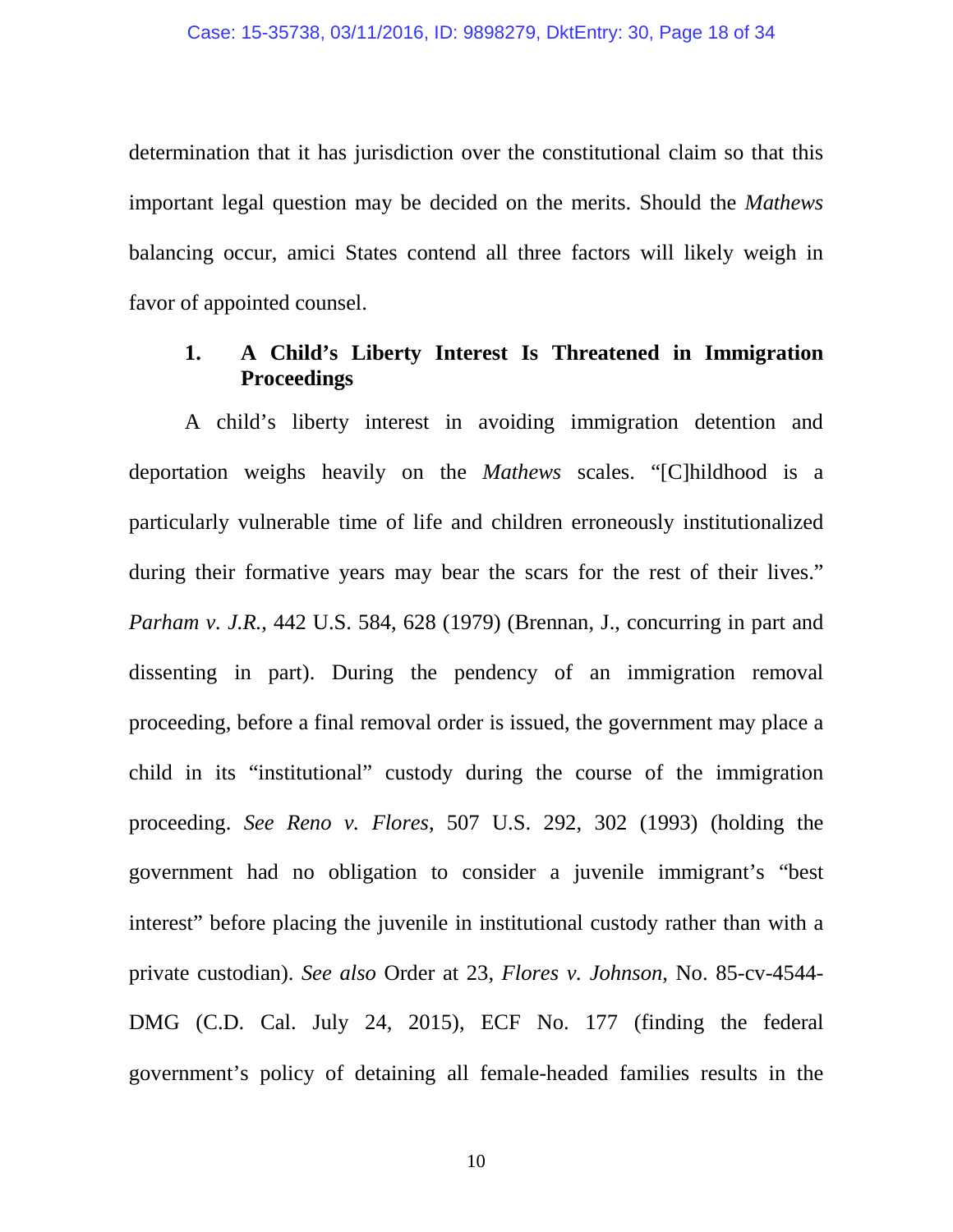detention of children). Additionally, certain children with a final order of removal who cannot be physically removed or safely released in the United States may be subject to prolonged detention. *See Zadvydas v. Davis*, 533 U.S. 678, 699 (2001) (holding a federal statute that allows for aliens who have been ordered removed to be detained beyond the removal period as constitutional).

For children, both immigration detention and "institutional custody" are largely identical to the detention that results from a delinquency adjudication. *See* Order at 15, *Flores v. Johnson*, No. 85-cv-4544-DMG (noting the federal government's failure to dispute evidence that its detention center "is a large block building" "designed to house adult male prisoners"). Immigration detention and "institutional custody" present as real a threat to a child's liberty interest as incarceration does in the criminal context. *See Gault*, 387 U.S. at 27 ("[H]owever euphemistic the title . . . an 'industrial school' for juveniles is an institution of confinement in which the child is incarcerated."). Indeed, the district court recognized that for some children "the potential effect of removal . . . might be the same *or worse* than incarceration." ER 90 (emphasis added). As such, the requirement that a child be presented with "at least a potential deprivation of physical liberty" is satisfied here. *Lassiter v. Dep't of Soc. Servs.*, 452 U.S. 18, 30-31 (1981) (creating a presumption against appointed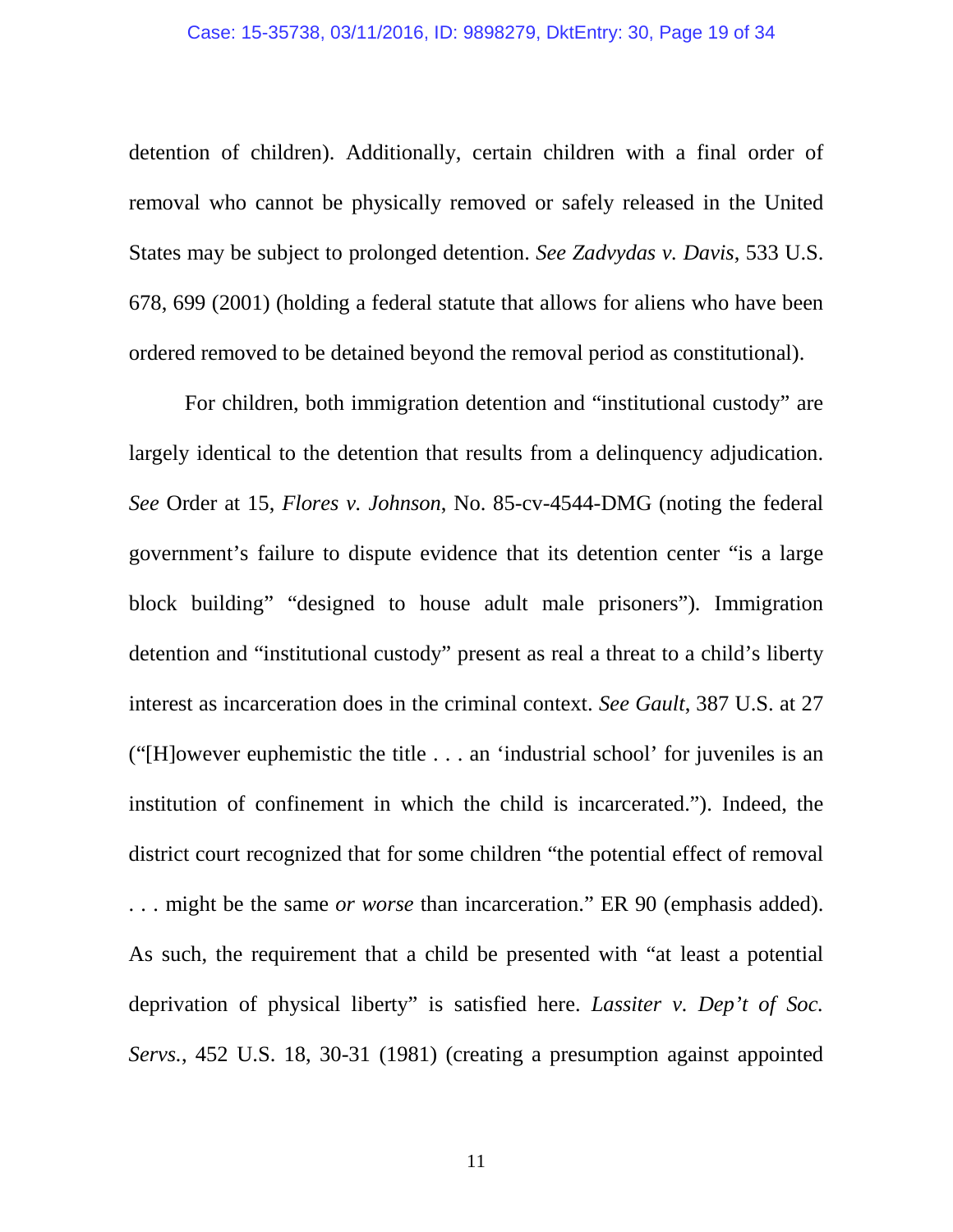counsel in civil proceedings, but noting that it may be overcome in any given case by balancing the *Mathews* factors). *Cf. Vitek v. Jones*, 445 U.S. 480, 492- 93 (1980) (recognizing a right to counsel when prisoners face transfer from a prison to a mental hospital even though no new deprivation of physical liberty is at stake).

Further, deportation implicates a child's liberty interest to not only "stay and live . . . in this land of freedom," but to "rejoin . . . immediate family" is a "weighty one." *Landon v. Plasencia*, 459 U.S. 21, 34-35 (1982) (noting the federal government must comply with due process when it seeks to exclude a legal permanent resident) (citation omitted); *see also Bd. of Regents v. Roth*, 408 U.S. 564, 572 (1972) (noting that a liberty interest includes not only the freedom from bodily restraint, but also freedom of action and freedom of choice). Given its potentially dire consequences, the U.S. Supreme Court has repeatedly acknowledged deportation itself threatens an immigrant's liberty interests. *See Ng Fung Ho v. White*, 259 U.S. 276, 284 (1922) (observing that deportation may result "in loss of both property and life, or of all that makes life worth living"); *see also Padilla v. Kentucky*, 559 U.S. 356, 365 (2010) (holding that a failure to advise a defendant of the immigration consequences of a criminal plea violates the Sixth Amendment because deportation is a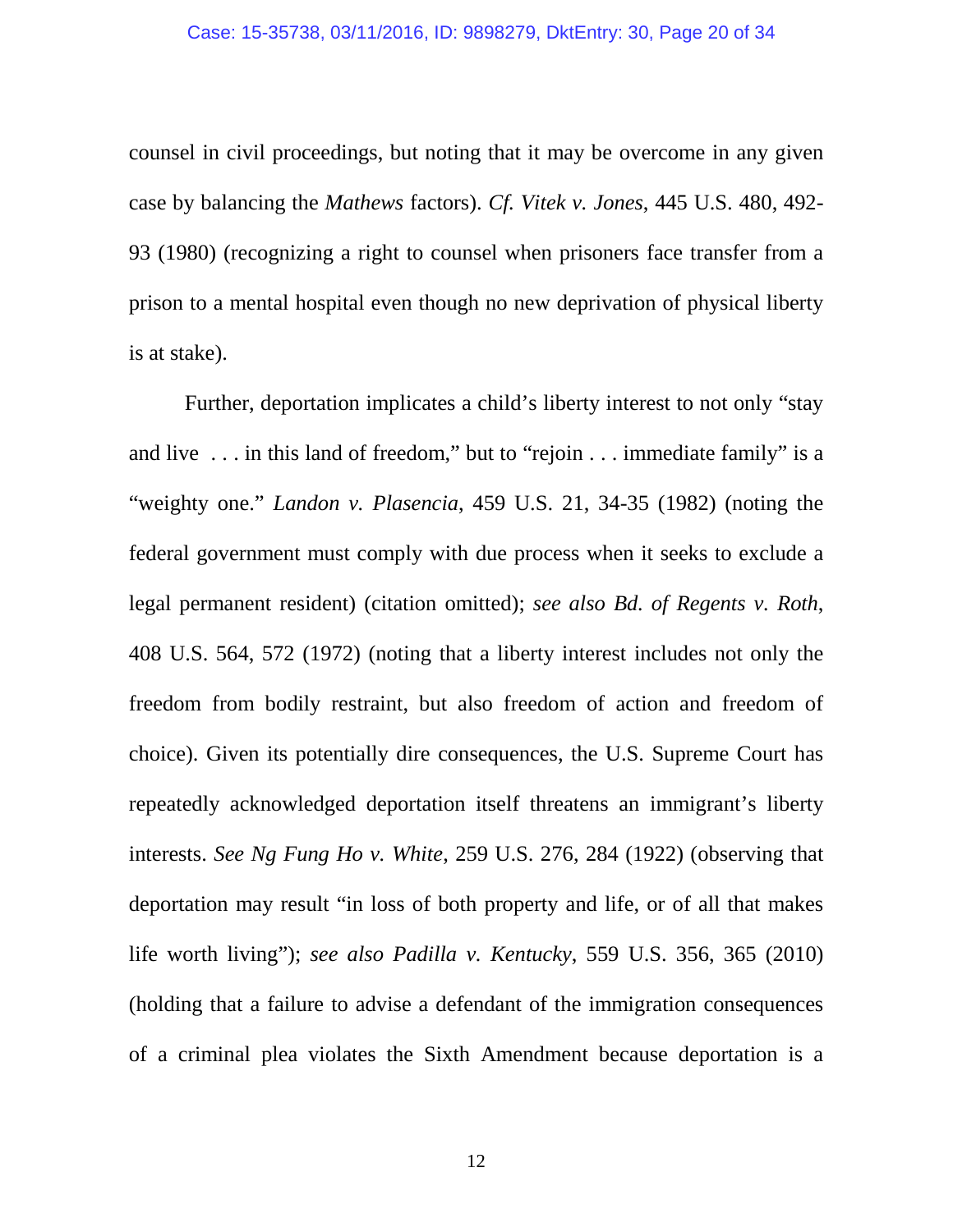"particularly severe penalty" and "is an integral part—indeed, sometimes the most important part—of the penalty that may be imposed on noncitizen defendants who plead guilty to specific crimes"); *Fong Yue Ting v. United States*, 149 U.S 698, 741 (1893) (Brewer, J., dissenting) ("[I]f a banishment of this sort be not a punishment, and among the severest of punishments, it will be difficult to imagine a doom to which the name can be applied."); *Mondaca-Vega v. Lynch*, 808 F.3d 413, 432 (9th Cir. 2015) (en banc) (Smith, J., dissenting) (noting the that "drastic deprivations" may follow "when a resident of this country is compelled by our Government to forsake all the bonds formed here and go to a foreign land where he often has no contemporary identification").

The potential consequences of deportation are grave for all, but especially so for children. Deportation may result in the child returning to a country that will persecute him, or to the same grim conditions which led him to migrate initially. *See Bridges v. Wixon*, 326 U.S. 135, 164 (1945) (Murphy, J., concurring) (noting an immigrant's "[r]eturn to his native land may result in poverty, persecution and even death"). Indeed, in 2015, the U.S. Department of State characterized Mexico as "a source, transit, and destination country for men, women, and children subjected to sex trafficking and forced labor." U.S.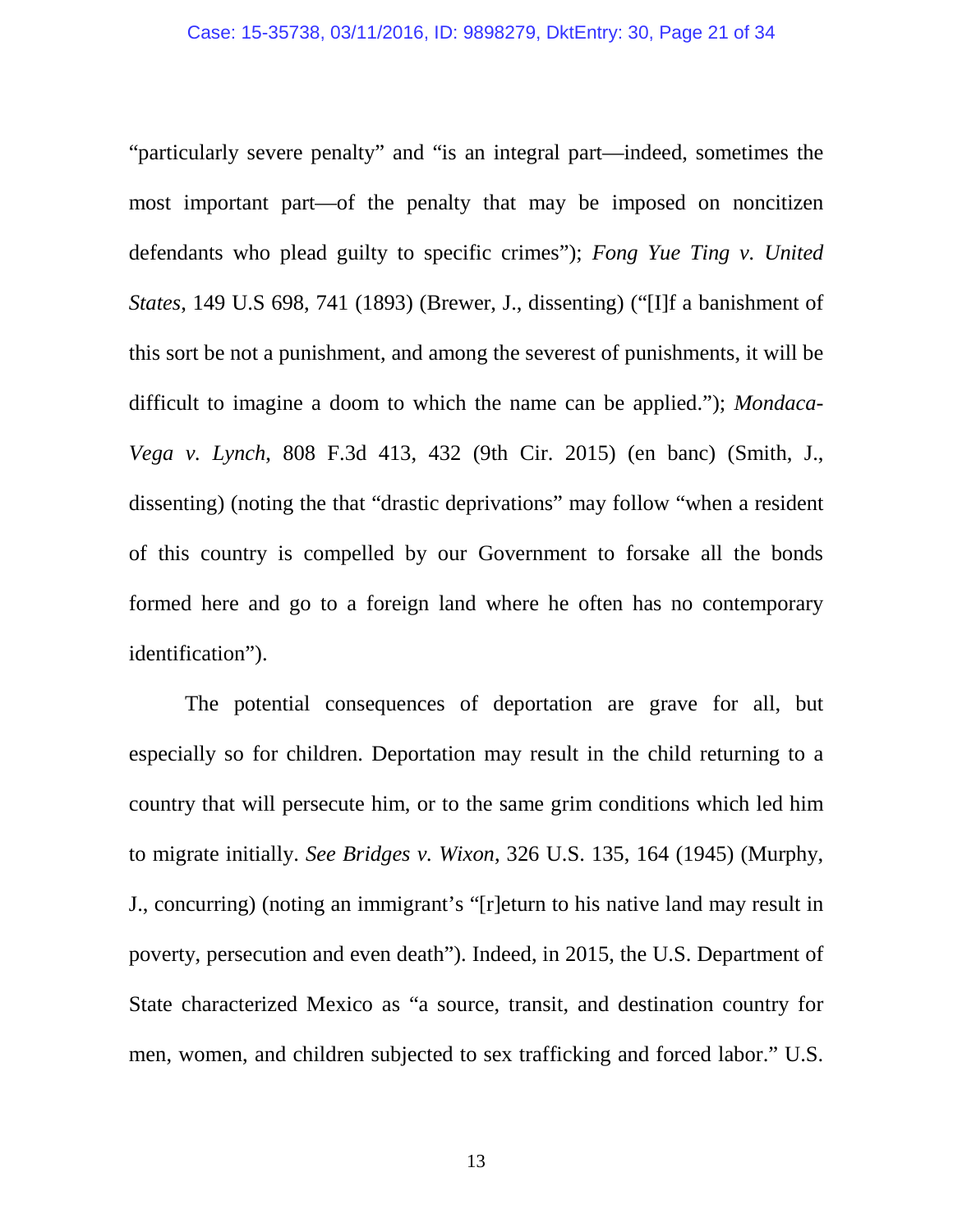#### Case: 15-35738, 03/11/2016, ID: 9898279, DktEntry: 30, Page 22 of 34

Dep't of State, Trafficking in Persons Report 244 (2015), [http://www.state.gov/documents/organization/245365.pdf.](http://www.state.gov/documents/organization/245365.pdf) At least eighty-three deportees from the U.S. have been reported murdered upon their return to Central America since January 2014. Sibylla Brodzinsky & Ed Pilkington, "US Government Deporting Central American Migrants to Their Deaths," The Guardian (Oct. 12, 2015), http://www.theguardian.com/usnews/2015/oct/12/obama-immigration-deportations-central-america. One teenager was murdered in 2004 only seventeen days after being deported. Sergio De Leon, "Guatemalan Youth Slain 17 Days After Being Deported from U.S.", L.A. Times (May 9, 2004), [http://articles.latimes.com/2004/](http://articles.latimes.com/2004/%20may/09/news/adfg-deport9)  [may/09/news/adfg-deport9.](http://articles.latimes.com/2004/%20may/09/news/adfg-deport9)

In sum, immigration proceedings "involve[] issues basic to human liberty and happiness and, in the present upheavals in lands to which aliens may be returned, perhaps to life itself." *Wong Yang Sung v. McGrath*, 339 U.S. 33, 50 (1950), *superseded by statute as recognized by Ardestani v. INS*, 502 U.S. 129, 133 (1991). A child's interest in being free from the consequences of immigrant detention and deportation weighs heavily in favor of governmentappointed counsel.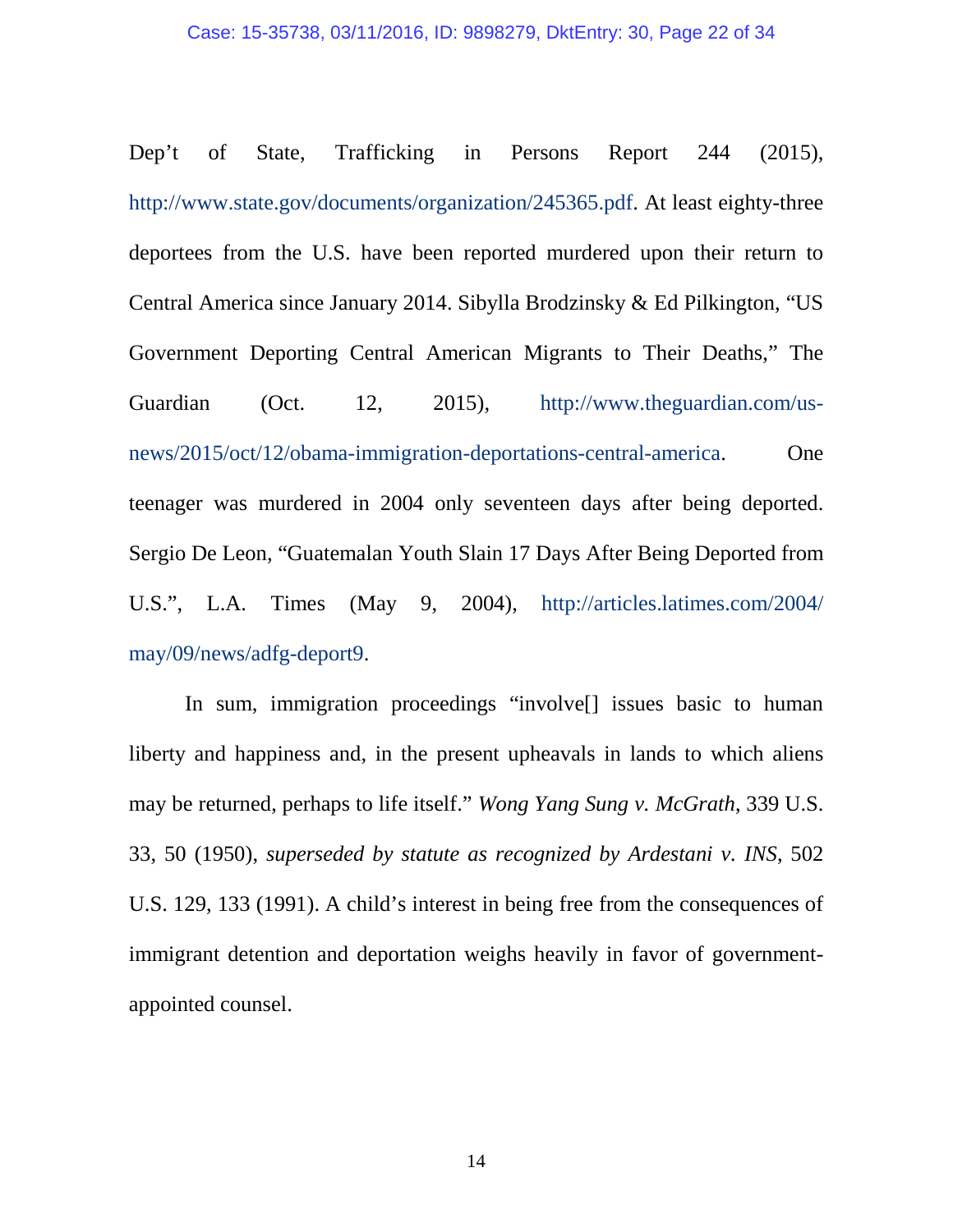### **2. The Risk of Erroneous Deprivation Is High when Children Are Unrepresented in Deportation Proceedings**

Greater due process protections are required when government proceeds against a child, who stands alone in the proceeding. "Children have a very special place in life which law should reflect." *May v. Anderson*, 345 U.S. 528, 536 (1953) (Frankfurter, J., concurring). Unlike adults, children are wholly unable to represent themselves. *See, e.g., J.D.B. v. North Carolina*, 564 U.S. 261, 131 S. Ct. 2394, 2403-04 (2011) (the "legal disqualifications placed on children as a class . . . exhibit the settled understanding that the differentiating characteristics of youth are universal"); *Wade,* 334 U.S. at 684 (1948) (referring to youth as an "incapacity"); *Gault*, 387 U.S. at 36 ("The juvenile needs the assistance of counsel to cope with problems of law. . . ."). Children "possess only an incomplete ability to understand the world around them," *J.D.B.*, 131 S. Ct. at 2403, are "peculiar [ly] vulnerable]," and lack the ability "to make critical decisions in an informed, mature manner," *Bellotti v. Baird*, 443 U.S. 622, 634 (1979) (plurality op.). The constitutional rights of children cannot be equated to those of adults and legal theories in cases involving adults should not be "uncritically transferred to determin[e] . . . a State's duty towards children." *May*, 345 U.S. at 536 (Frankfurter, J., concurring).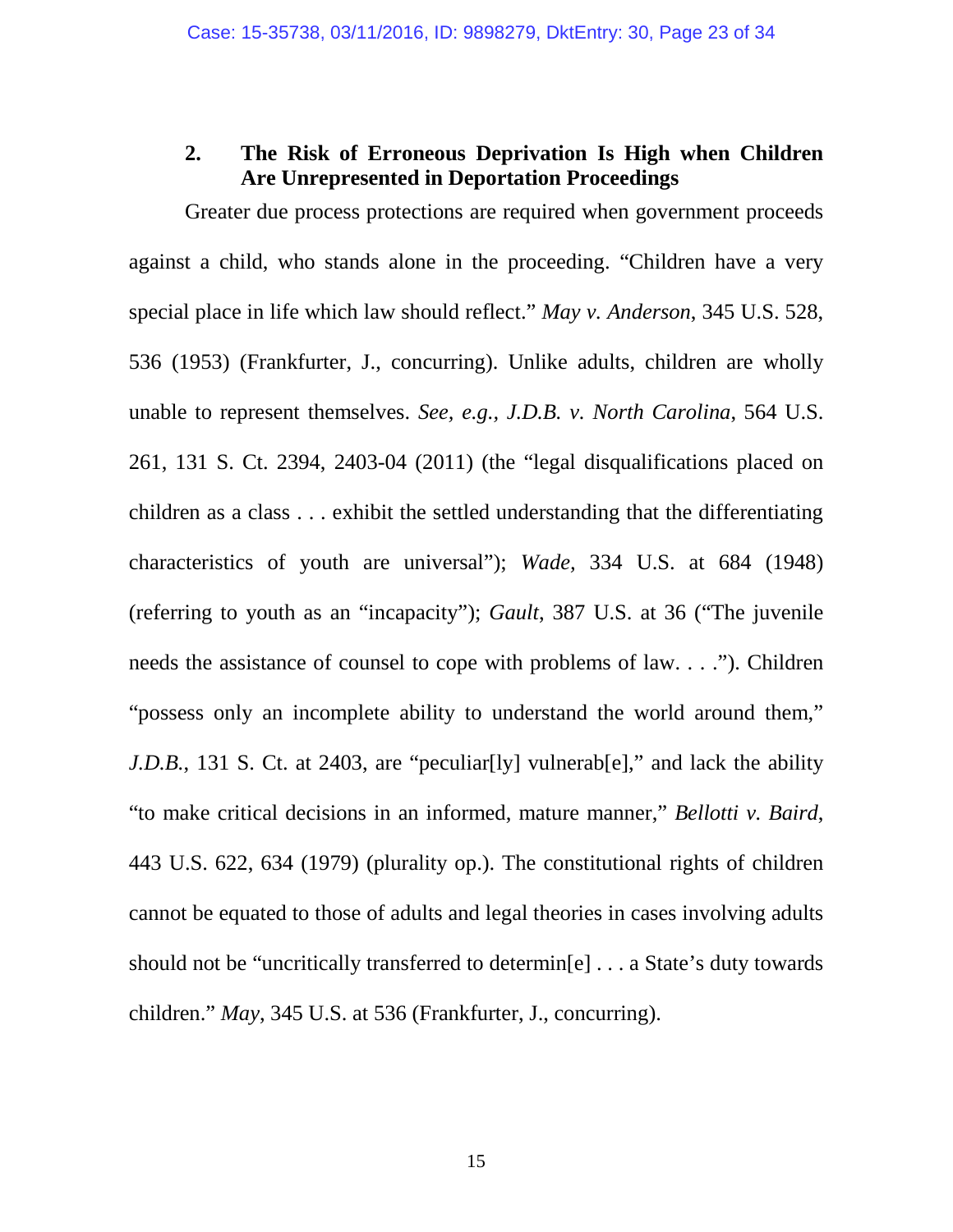The federal government argues that juvenile immigration proceedings provide other "special protections," short of appointed counsel, that sufficiently protect a child's due process rights. *See* Brief of Defendant-Appellants, Doc. No. 9 at 42-43 (citing the EOIR Memorandum). However, the mere existence of "special protections" does not "offset the disadvantages of denial of the substance of normal due process." *See Gault*, 387 U.S. at 21. Like the "special procedures" once forwarded by States in an effort to avoid providing counsel in juvenile delinquency proceedings, the federal government's special protections in immigration proceedings are more "rhetoric than reality." *Id.* at 24. Relaxed deadlines and other limited regulatory protections do not replace the need for court-appointed counsel in an adversarial proceeding where the opposing party is the federal government, a sophisticated party, represented by trained prosecutors, and the child stands alone.

The risk of erroneous deprivation for children is particularly significant given both the complexity of immigration law and the amount of discretion afforded its judges. *Cf. Cash v. Culver*, 358 U.S. 633, 637 (1959) (requiring court-appointed counsel "[w]here the gravity of the crime and other factors such as the age and education of the defendant, the conduct of the court or the prosecuting officials, and the complicated nature of the offense charged and the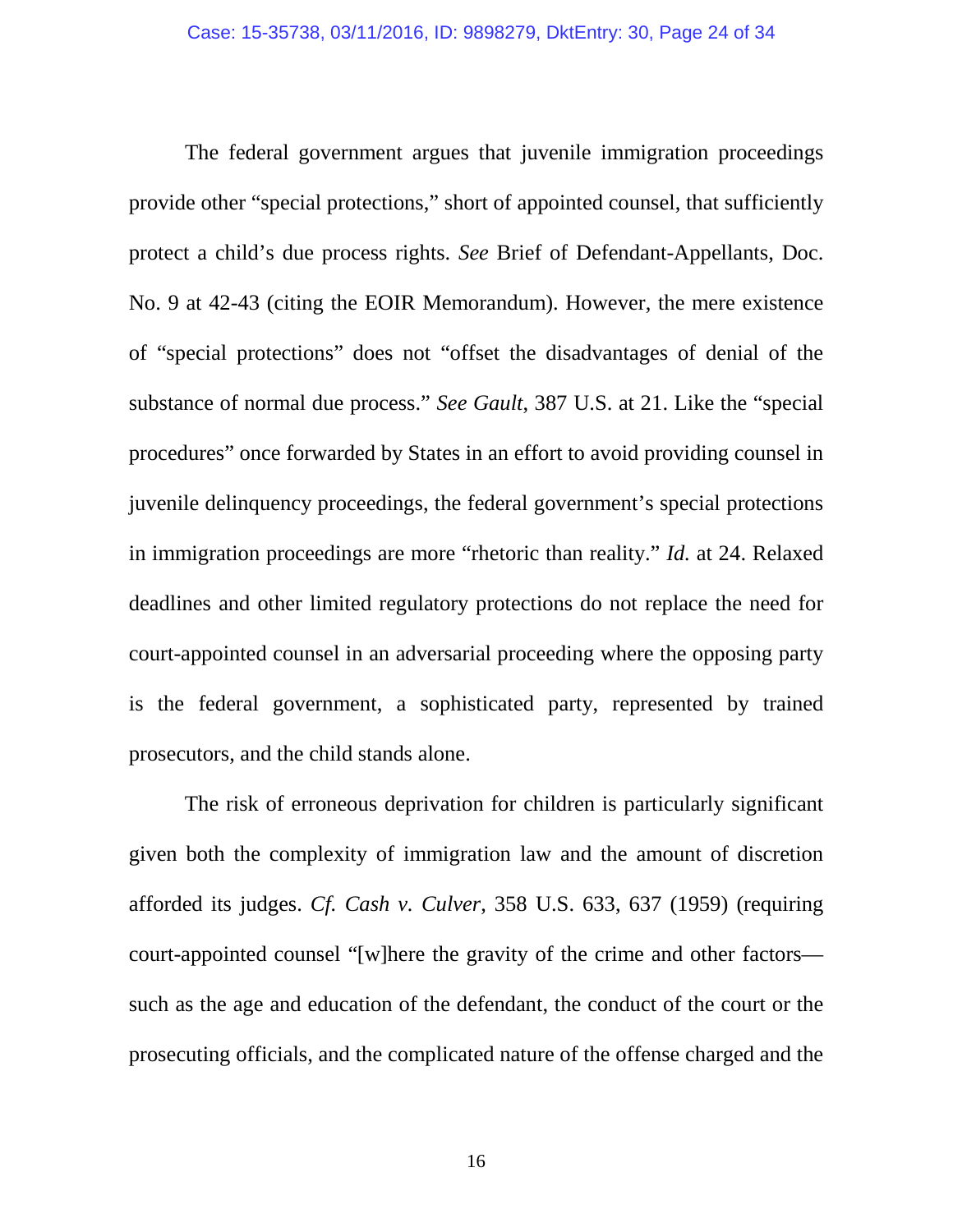possible defenses thereto" render a proceeding without counsel "so apt to result in injustice as to be fundamentally unfair") (citation omitted). Although children may theoretically petition for immigration relief pro se, immigration laws are "second only to the Internal Revenue Code in [terms of] complexity." *Baltazar-Alcazar v. INS*, 386 F.3d 940, 948 (9th Cir. 2004) (citation omitted); *see also Alanis-Bustamente v. Reno*, 201 F.3d 1303, 1308 (11th Cir. 2000) (stating "the issues [in immigration law] are seldom simple and the answers are far from clear"); *Lok v. INS*, 548 F.2d 37, 37 (2d Cir. 1977) (noting that the Immigration and Nationality Act bears a "striking resemblance . . . [to] King Minos's labyrinth in ancient Crete"). Children are doomed to fail where, as is true in immigration proceedings, the laws are rife with discretionary standards. *See, e.g.*, 8 U.S.C. § 1229b(b)(1)(D) (requiring that immigration judges consider whether removal would result in some "exceptional and extremely unusual hardship to the alien's spouse, parent, or child"). Children cannot be expected to navigate by themselves complex proceedings that simultaneously require them to master statutory law, administrative procedure, and the trial skills required to present effective witness testimony. *See Santosky v. Kramer*, 455 U.S. 745, 762 (1982) (noting that "proceedings [that] employ imprecise substantive standards" "magnify the risk of erroneous fact-finding").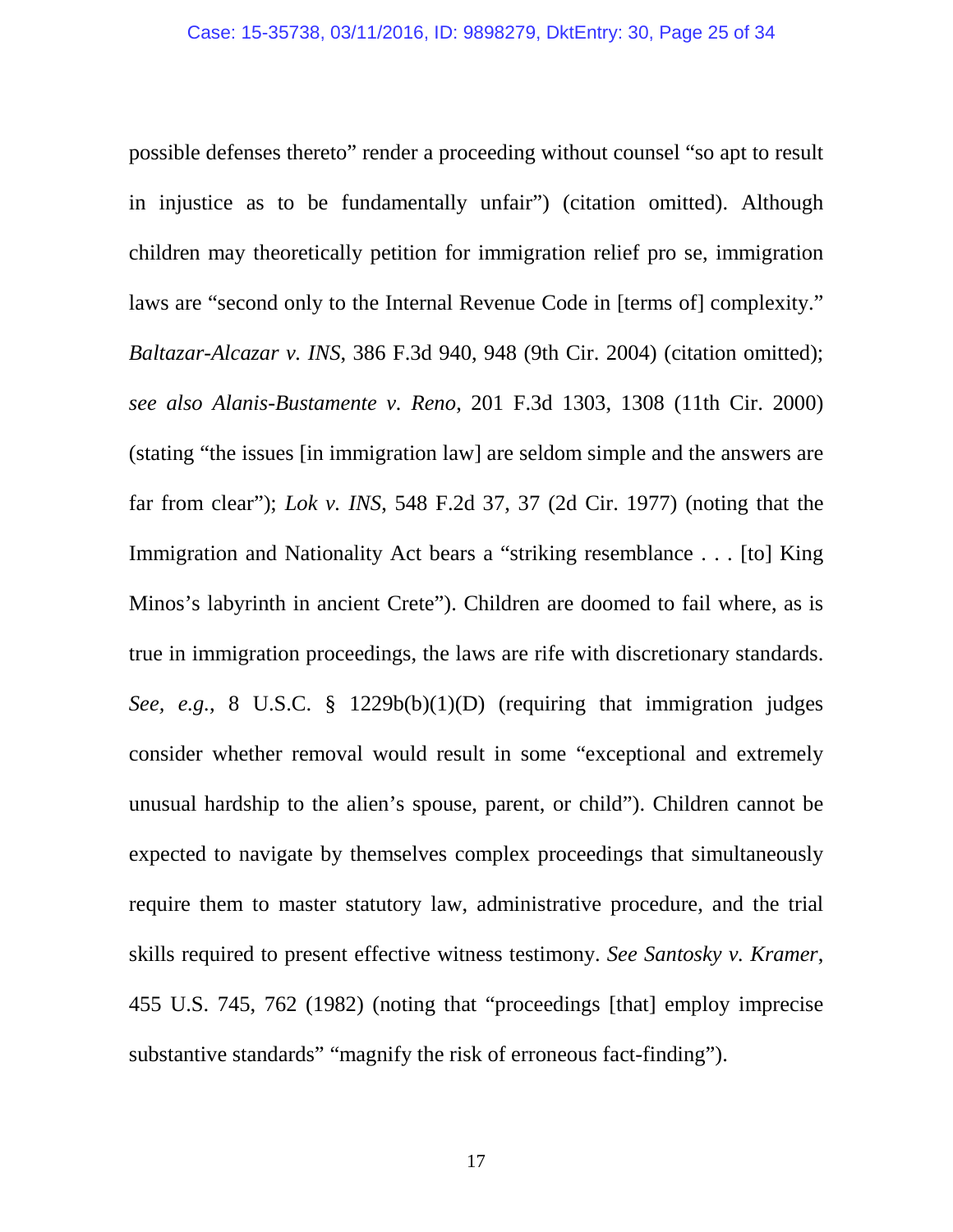It is, thus, unsurprising that when an attorney is absent, a child's chances of obtaining relief dramatically decrease. *See* Syracuse University, Transactional Records Access Clearinghouse ("TRAC"), *New Data On Unaccompanied Children in Immigration Court*, Table 4, <http://www.trac.syr.edu/immigration/reports/359/> (showing 47 percent of children with attorneys were able to remain in the United States from 2005 to 2014, while only 10 percent of children without attorneys were able to do the same). In the State of Washington, the federal government has adjudicated the cases of 1,397 children since 2005, of which 912 children were represented by counsel. TRAC, *Juveniles—Immigration Court Deportation Proceedings*, <http://trac.syr.edu/phptools/immigration/juvenile/> (Chart: Washington— Current Status (excluding pending cases)) (*last accessed on* March 9, 2016). Of the 912 cases where the child was represented children, 610 (66 percent) resolved in the child's favor, i.e., resolved in a way that permitted them to remain in this country.<sup>[3](#page-25-0)</sup> *Id.* In contrast, of the 485 cases where the child was unrepresented, only 62 (or 12 percent) resolved in the child's favor.<sup>[4](#page-25-1)</sup> *Id.* 

<span id="page-25-1"></span> $\ddot{\phantom{a}}$ 

<span id="page-25-0"></span><sup>&</sup>lt;sup>3</sup> The following categories of outcomes were considered favorable to the child: "Grant Relief," "Pros. Discretion," "Terminate Proceedings," and "Other Closure." The "Removal Order" and "Voluntary Departure" categories of outcomes reflect children who were *not* permitted to remain in the country.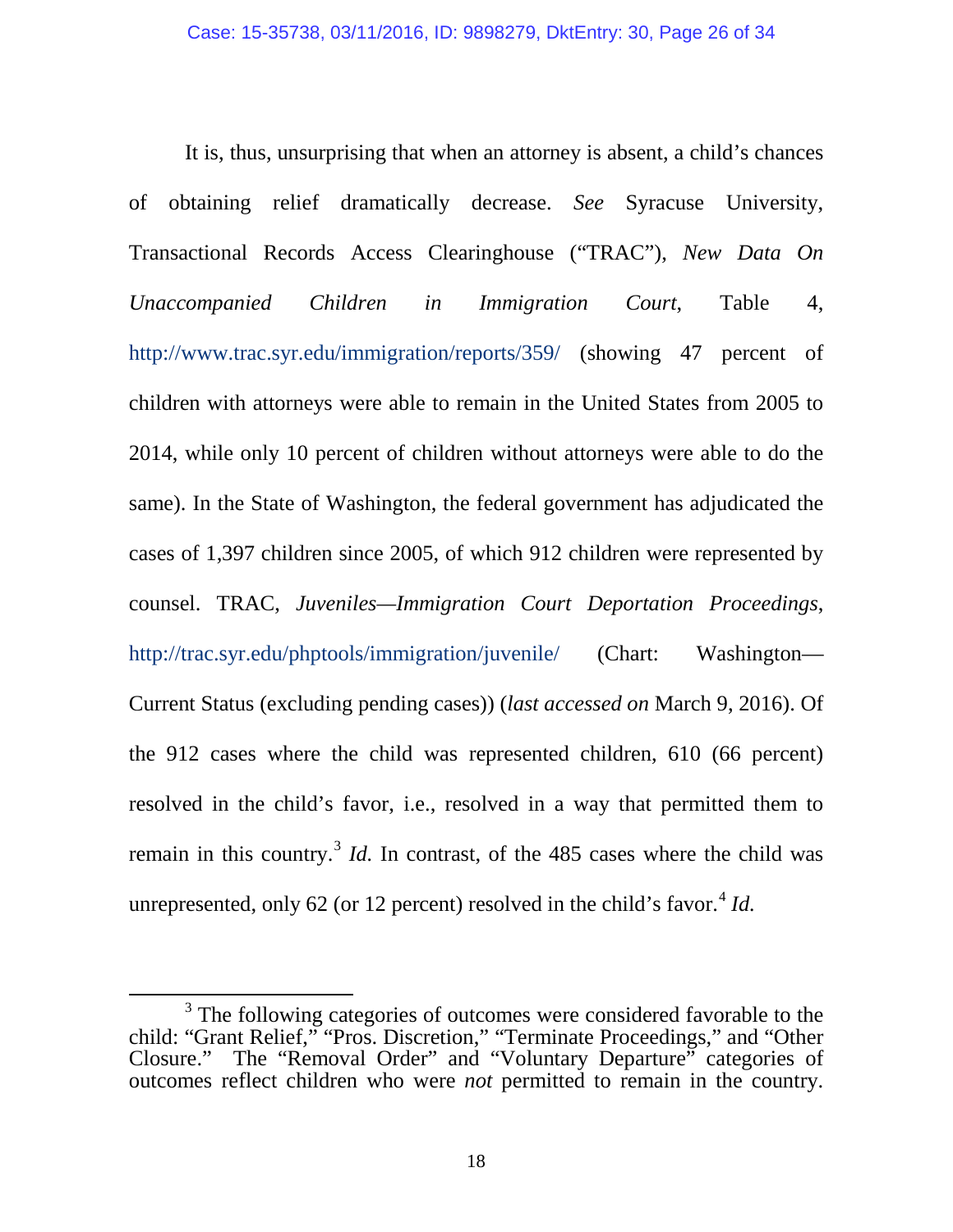Attorneys are trained "to make skilled inquiry into the facts, to insist upon regularity of the proceedings, and to ascertain whether [children] ha[ve] a defense, and to prepare and submit it." *Gault*, 387 U.S. at 36. This Court has previously observed that an attorney is "the *only* person who [can] thread the labyrinth [of immigration laws]." *Castro-O'Ryan v. INS*, 847 F.2d 1307, 1312 (9th Cir. 1987) (emphasis added). In recognition of the importance of representation by an attorney, amici States have made efforts to provide children with counsel in immigration matters. Press Release, Washington State Office of the Attorney General, "AG Ferguson Hosts Meeting on the Need for Representation for Immigrant Children" (Sep. 15, 2014), http://www.atg.wa.gov/news/news-releases/ag-ferguson-hosts-meeting-needrepresentation-immigrant-children. In response to tens of thousands of children fleeing horrific violence and poverty in Central America, in 2014 and 2015 the California Attorney General's Office led a multi-sector response that secured

-

*See* TRAC, *About the Data*,<http://trac.syr.edu/immigration/reports/359/include> /about\_data.html.

<sup>4</sup> Data from California also bears this out. For example, in the 9,624 completed immigration removal cases in which children were represented, 7,628 (79 percent) resolved in the child's favor. TRAC, *Juveniles Immigration Court Deportation Proceedings*, <http://trac.syr.edu/phptools/immigration/juvenile/> (Chart: California—Current Status (excluding pending cases)) (*last accessed on* Mar. 9, 2016). In contrast, of the 4,667 cases where the child was unrepresented, only 684 (or 15 percent) resolved in the child's favor. *Id*.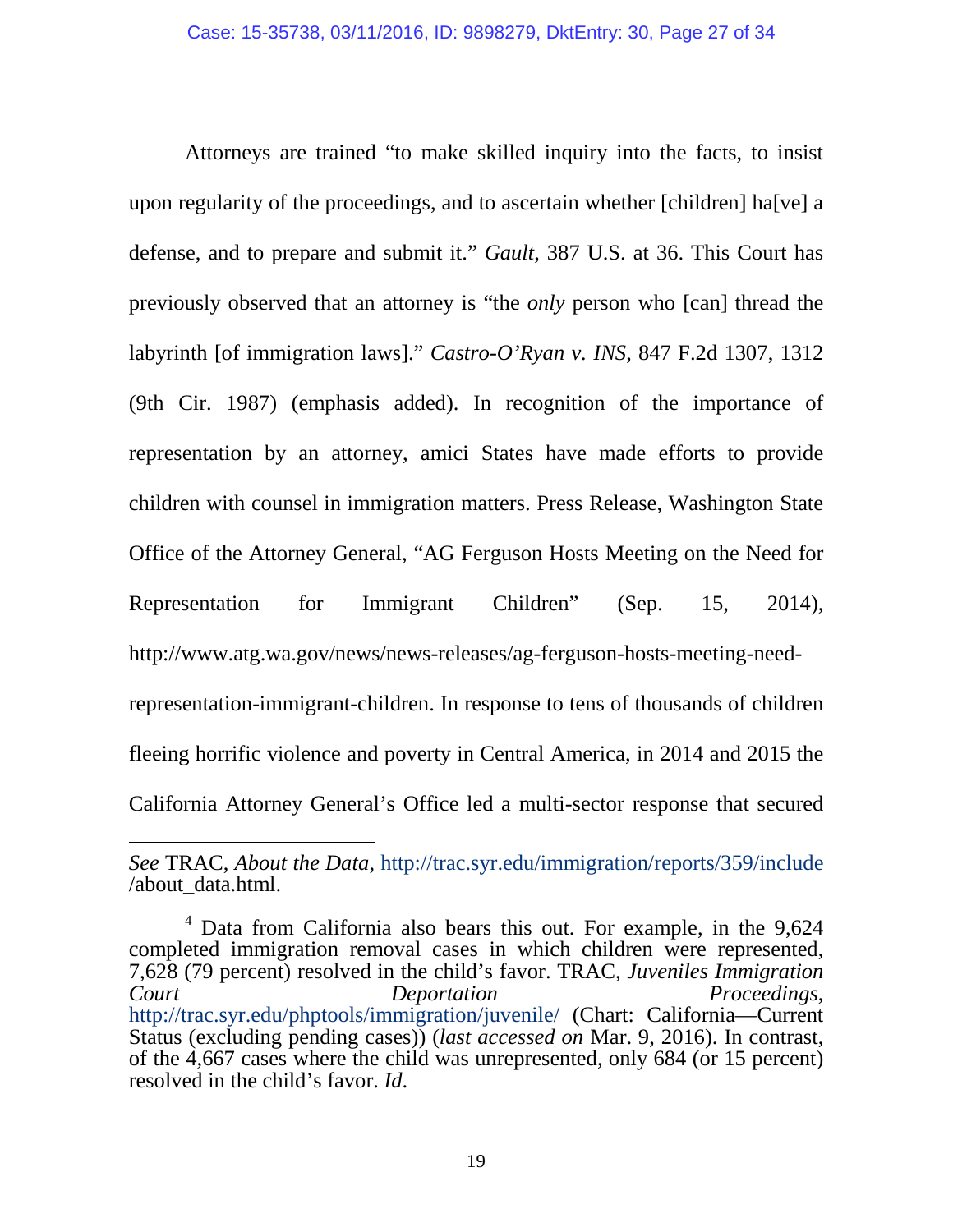thousands of hours in pro bono work by private law firms to address the legal services gap for unaccompanied children across the state. *See* Sharon Bernstein, *California Attorney General Asks Lawyers to Help Immigrant Children*, Reuters (July 24, 2014), [http://www.reuters.com/article/us-usa](http://www.reuters.com/article/us-usa-california-immigration-idUSKBN0FU02020140725)[california-immigration-idUSKBN0FU02020140725.](http://www.reuters.com/article/us-usa-california-immigration-idUSKBN0FU02020140725) In 2014, the California Attorney General's Office also sponsored state legislation that was signed into law that provided \$3 million to qualified non-profits to provide legal services for unaccompanied minors. *See* Niraj Chokshi, *California Will Give Undocumented Immigrant Children \$3 Million in Free Legal Services*, Wash. Post (Sept. 29, 2014), [https://www.washingtonpost.com/blogs/govbeat/wp/201](https://www.washingtonpost.com/blogs/govbeat/wp/2014/09/29/california-will-give-undocumented-immigrant-children-3-million-in-free-legal-services/) [4/09/29/california-will-give-undocumented-immigrant-children-3-million-in](https://www.washingtonpost.com/blogs/govbeat/wp/2014/09/29/california-will-give-undocumented-immigrant-children-3-million-in-free-legal-services/)[free-legal-services/.](https://www.washingtonpost.com/blogs/govbeat/wp/2014/09/29/california-will-give-undocumented-immigrant-children-3-million-in-free-legal-services/) Despite all these efforts, however, the legal services gap remains extreme.

In sum, the risk of erroneous deprivation is great. Immigration proceedings fall within the category of cases that are so "unusually complex" that a child, with no legal capacity, "can fairly be represented only by a trained advocate." *See Turner*, 131 S.Ct. at 2511 (citation omitted).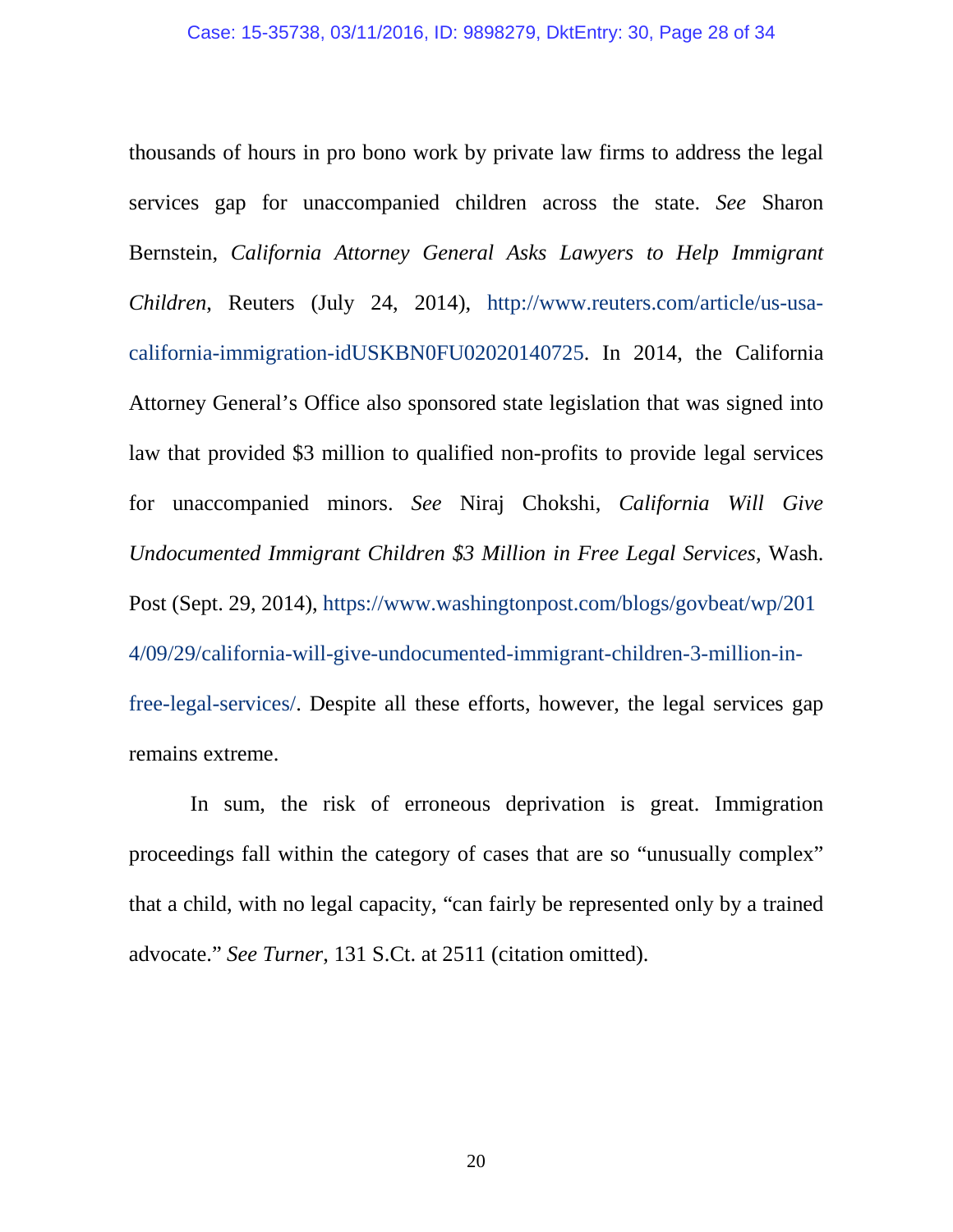### **3. The Government's Fiscal and Administrative Burden Is Unclear**

Finally, while the federal government's interest in the "efficient administration of its immigration laws" must be considered when children are placed in immigration proceedings, *Landon*, 459 U.S. at 34, the fiscal and administrative burden of appointing counsel for indigent children is wholly unclear. Thus far, the federal government has not yet put forth data detailing the burden. As the district court recognized, although the "financial constraints and border-policing concerns" raised by the government "must play a role in any analysis," they have not yet been "sufficiently quantified or developed." ER 94.

While the district court should conduct a full *Mathews* balancing, a comparison of the immigration and criminal contexts suggests that the burden on the federal government may be *de minimis*. *See Lassiter*, 452 U.S. at 28 (noting governmental defendant admitted that the "potential costs of appointed counsel" was "*de minimis* compared to the costs in all criminal actions"). Providing counsel to indigent children in immigration proceedings would create a case load of as little as one-tenth of one percent of *Gideon*'s yearly burden on public defender offices nationwide. *Compare* Lynn Langton & Donald J. Farole, Jr., U.S. Bureau of Justice Statistics, Public Defender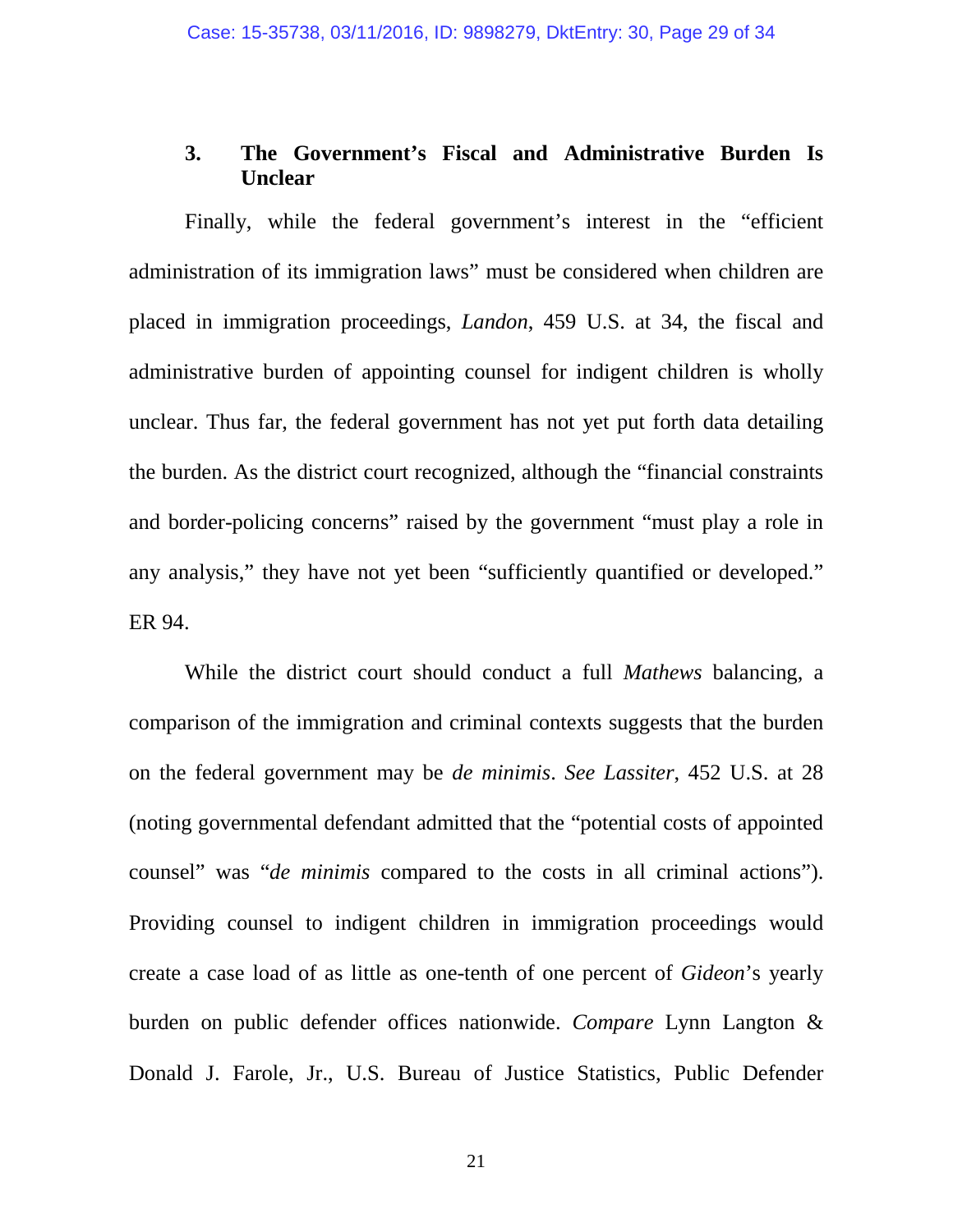#### Case: 15-35738, 03/11/2016, ID: 9898279, DktEntry: 30, Page 30 of 34

Offices: 2007 Statistical Tables (June 7, 2010), http://www.bjs.gov/content/pub/pdf/pdo07st.pdf (showing that state and county-level public defender offices receive more than 5.5 million cases per year), *with* TRAC, *Juveniles–Immigration Court Deportation Proceedings* (indicating between 7,000 and 55,000 immigration cases per year involved juveniles and that 46 percent of juveniles appeared unrepresented).

Additionally, any burden caused by appointing counsel may be offset by concrete cost savings in the form of increased efficiency and administration of immigration laws. For example, representation could minimize the time children are detained before their cases are completed, which decreases the costs of immigration detention. *See* Press Release, Exec. Office for Immigration Review, U.S. Dep't of Justice, "New Legal Orientation Program Underway to Aid Detained Aliens" (Mar. 11, 2003), [http://www.justice.gov/sit](http://www.justice.gov/sites/default/files/eoir/legacy/2003/03/14/LegalOrientationProgramRelease0311.pdf) [es/default/files/eoir/legacy/2003/03/14/LegalOrientationProgramRelease0311.p](http://www.justice.gov/sites/default/files/eoir/legacy/2003/03/14/LegalOrientationProgramRelease0311.pdf) [df](http://www.justice.gov/sites/default/files/eoir/legacy/2003/03/14/LegalOrientationProgramRelease0311.pdf) (noting legal programs benefit individuals and reduce detention time); *see also* Press Release, Exec. Office for Immigration Review, U.S. Dep't of Justice, "EOIR's Legal Orientation Program" (May 15, 2008), https://www.just ice.gov/eoir/press/08/LegalOrientationProgramEvalFactSheet051508.pdf (showing legal programs are effective in educating detainees and improving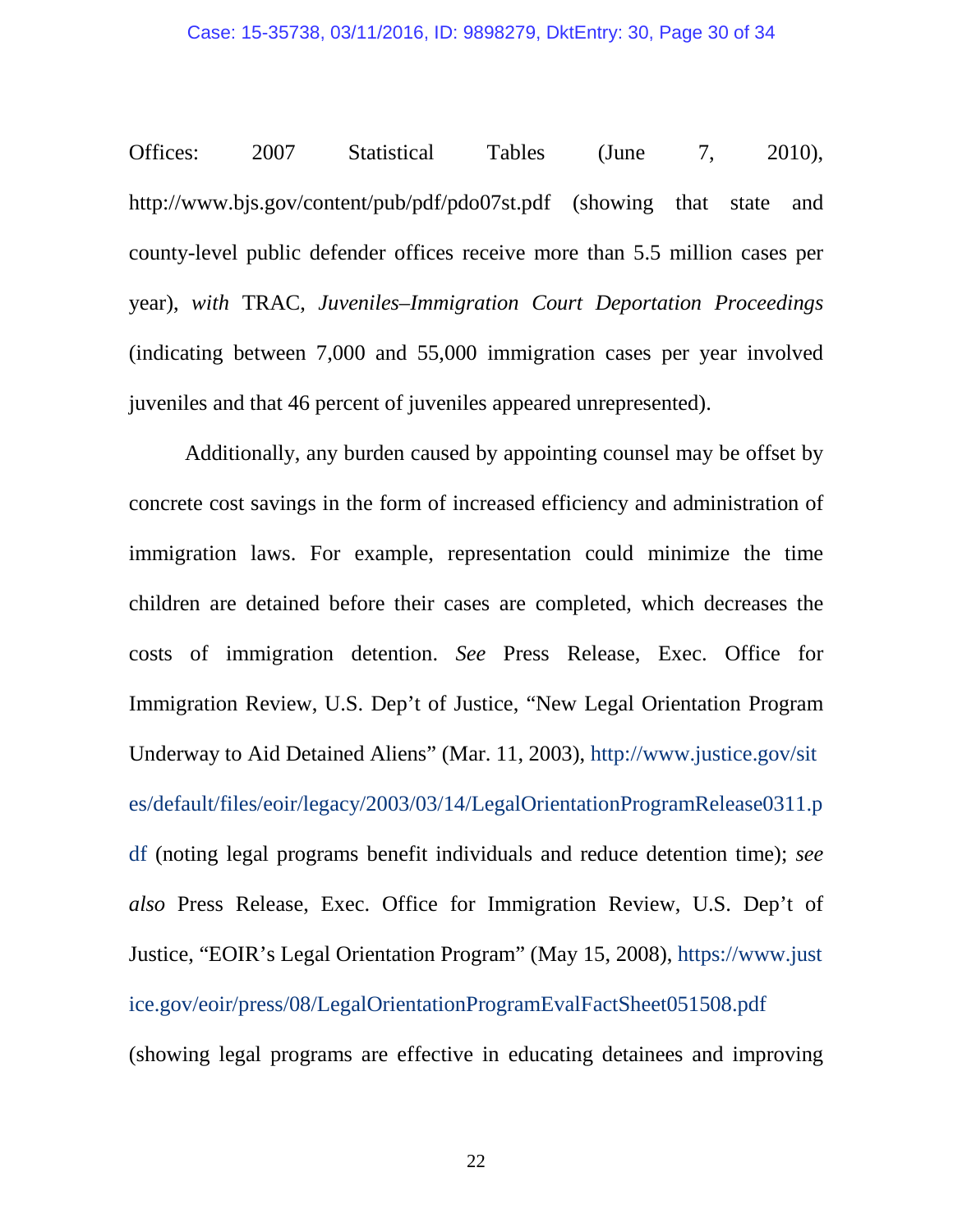court efficiency). Moreover, the assistance of counsel contributes to the orderly adjudication of immigration proceedings, thereby enhancing courtroom efficiency. *See* American Immigration Council, *Taking Attendance: New Data Finds Majority of Children Appear in Immigration Court* (July 29, 2014), http://www.immigrationpolicy.org/just-facts/taking-attendance-new-data-findsmajority-children-appear-immigration-court (finding children more likely to appear for hearings when represented by counsel than not).

The amici States share a *parens patriae* interest with the child in accurate and just decisions in immigration proceedings. The district court should determine if the appointment of counsel creates some fiscal or administrative burden on the federal government, and, if so, if such cost is outweighed by the risk of erroneously depriving a child of their significant liberty interest.

### **IV. CONCLUSION**

This Court should affirm the lower court's decision retaining jurisdiction of Plaintiffs-Appellees' constitutional claims. We respectfully urge this Court to consider the history of due process protections for children in adversarial proceedings, along with the grave and serious nature of deportation, in considering this appeal.

23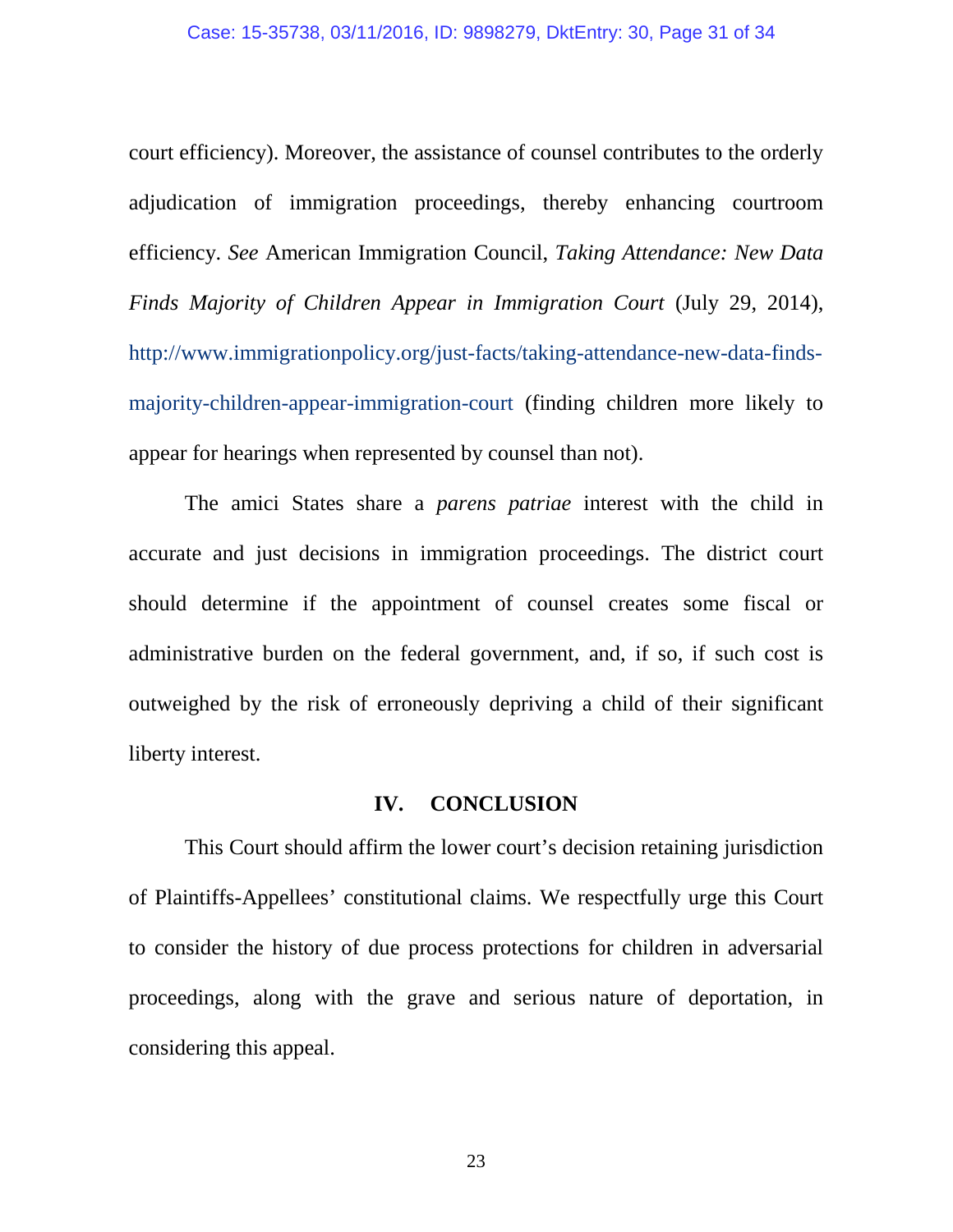Case: 15-35738, 03/11/2016, ID: 9898279, DktEntry: 30, Page 32 of 34

RESPECTFULLY SUBMITTED this 11<sup>th</sup> day of March, 2016.

ROBERT W. FERGUSON Attorney General

MARSHA CHIEN, WSBA # 47020 *Assistant Attorney General* Civil Rights Unit

COLLEEN MELODY, WSBA # 42275 *Civil Rights Unit Chief* Washington State Attorney General 800 Fifth Ave, Suite 2000 Seattle, WA 98104 (206) 389-3886

Kamala D. Harris California Attorney General 1300 I Street Sacramento, CA 95814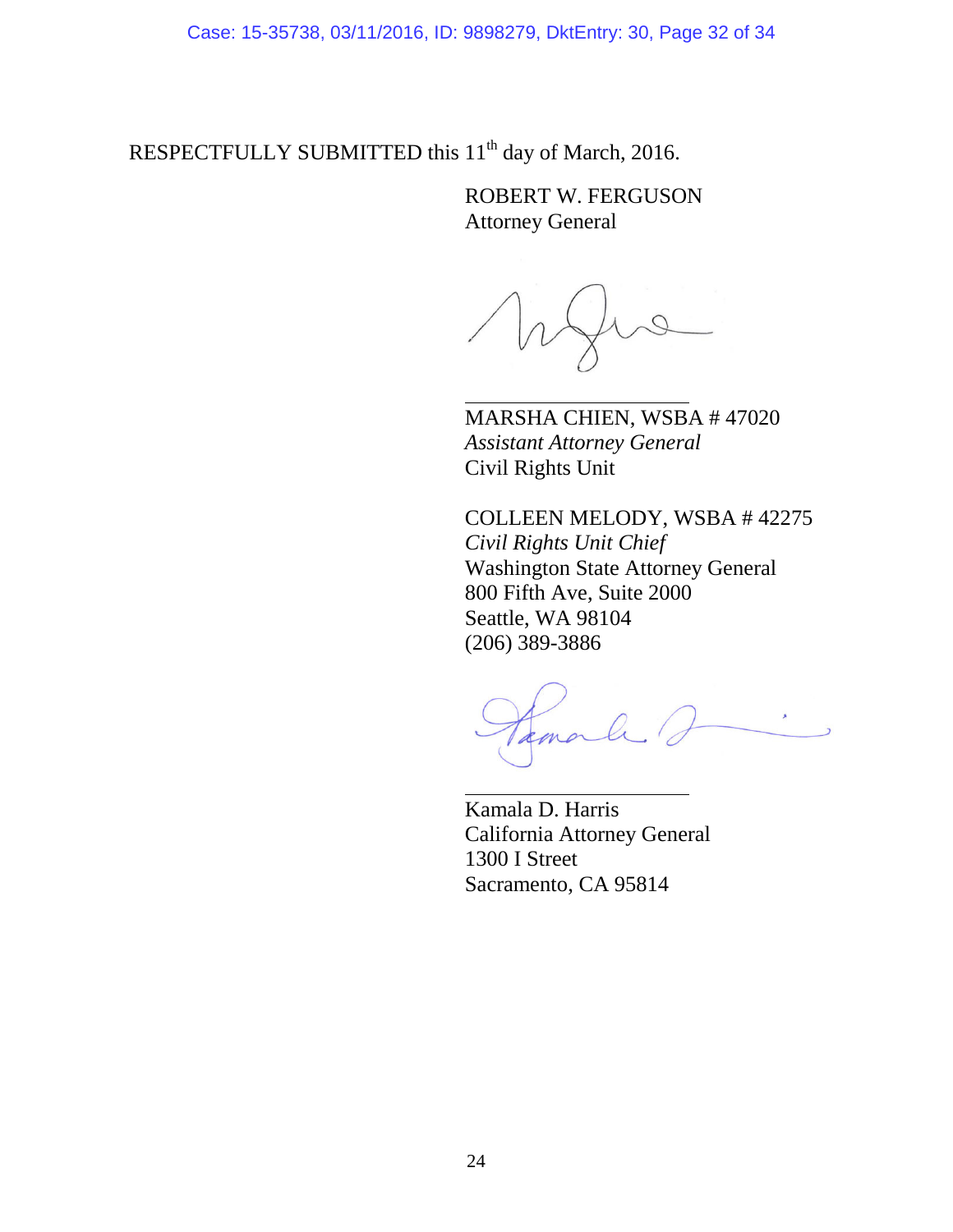### **CERTIFICATE OF COMPLIANCE**

Pursuant to Fed. R. App. P.  $32(a)(7)(C)$ , I certify the following:

This brief complies with the word limitations of Fed. R. App. P.  $29(c)(7)$ because it contains 4,955 words, excluding the parts of the brief exempted by Fed. R. App. P. 32(a)(7)(B)(iii).

This brief complies with the typeface requirements of Fed. R. App. P.  $32(a)(5)$  and the type style requirements of Fed. R. App. P.  $32(a)(6)$  because it has been prepared in a proportionally spaced typeface using Microsoft Word 2010 in Times New Roman 14-point font.

MARSHA CHIEN, WSBA # 47020 *Assistant Attorney General* Civil Rights Unit Washington State Attorney General 800 Fifth Ave., Suite 2000 Seattle, WA 98104 206-389-3886 [marshac@atg.wa.gov](mailto:marshac@atg.wa.gov)